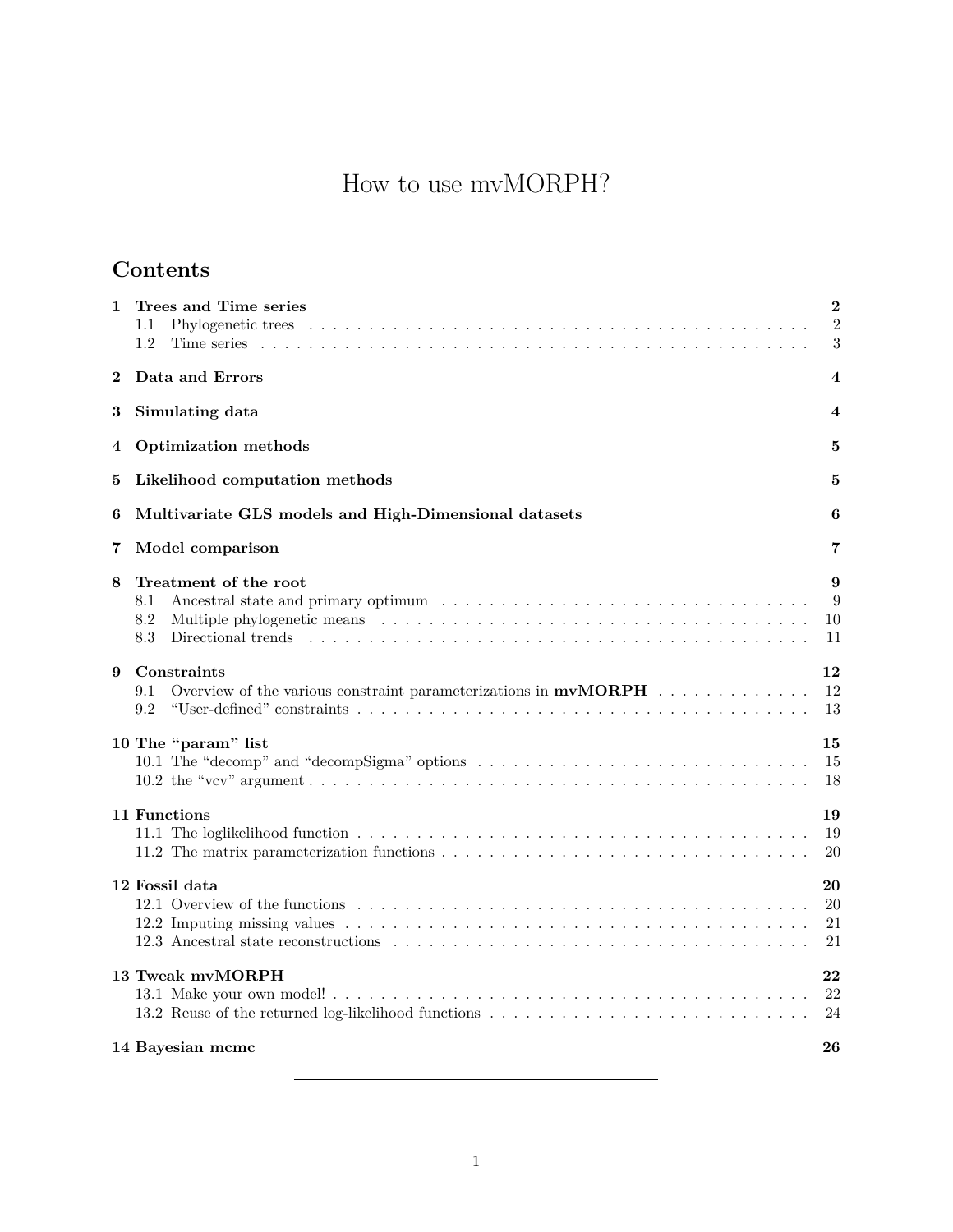### <span id="page-1-0"></span>**1 Trees and Time series**

#### <span id="page-1-1"></span>**1.1 Phylogenetic trees**

The trees used by the **mvMORPH** functions must be objects of class "phylo" as provided by the **ape** package. Such trees are directly used with the "EB", "BM1", and "OU1" models (and also with the SHIFT model if the shift age is given in the param list; see ?mvSHIFT). To fit models with multiple groups (or selective regimes) such as the "BMM" and "OUM" models (functions *mvBM* and *mvOU*), the evolutionary history of the selective regimes (i.e., the ancestral state reconstruction - see the next vignette) must be "painted" on the tree. For this purpose **mvMORPH** uses trees in SIMMAP format as provided by the **phytools** package. Several functions allows creating SIMMAP trees:

- *make.simmap* (Ancestral state reconstruction using stochastic mapping)
- *make.era.map* (Creates temporal map on the tree)
- *paintBranches* (Assigns a given discrete state to a particular branch)
- *paintSubTree* (Assigns a given discrete state to a particular sub-tree)

For instance, a users may be interested in directly using prior knowledge to specify different states on particular parts of the tree (or use results from other ancestral reconstructions methods). The user must refer to the **phytools** documentation for more details.

```
# Load the package and dependencies (ape, phytools, corpcor, subplex)
library(mvMORPH)
# Use a specified random number seed for reproducibility
set.seed(14)
par(mfrow=c(1,3))
tree <- pbtree(n=10)
# Set a different regime to the monophyletic group on node "12"
tree2 <- paintSubTree(tree, node=12, state="group_2", anc.state="group_1")
plot(tree2);nodelabels(,cex=0.8)
# We can set the character state to the stem branch leading to the subtree
tree3 <- paintSubTree(tree, node=12, state="group_2", anc.state="group_1", stem=TRUE)
plot(tree3)
# Finally we can also set a different regime to the branch leading to the tip "t10"
branch_1 <- match("t10",tree3$tip.label) # alternatively: which(tree$tip.label=="t10")
tree4 <- paintBranches(tree3, branch_1, state="group_1")
# set also a change to a third state along the branch
# leading to "t2" using the "stem" argument
branch_2 <- match("t2",tree3$tip.label)
tree4 <- paintSubTree(tree4, branch_2, state="group_3", stem=0.5)
```
**plot**(tree4)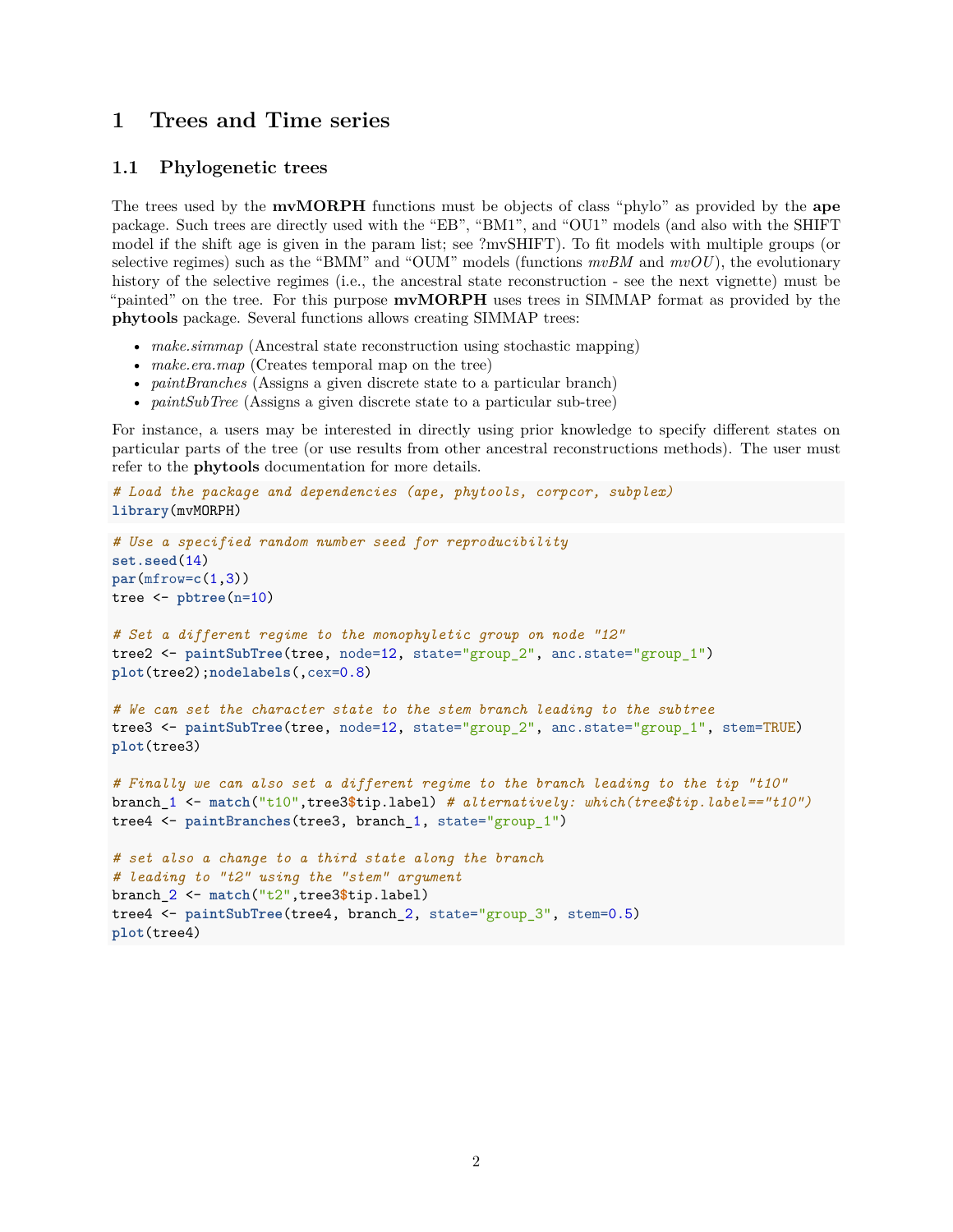

Note that the tree length can be scaled to unity using the *"scale.height = TRUE"* option. Why? Scaling the tree will not change the value of the maximum log-likelihood (or AIC), but will change the scale of the parameter estimates. This is particularly useful to compare analyses on different trees or to directly interpret estimates such as the phylogenetic halflife in % of the tree height (see ?*halflife*). Besides, working on scaled trees can sometimes speed up the computations.

#### <span id="page-2-0"></span>**1.2 Time series**

The *mvRWTS* and *mvOUTS* functions allow fitting multivariate models of continuous traits evolution with time-series data (such as ancestor-descendent fossil lineages). Such models can be used, for instance, to compare how traits evolve within an ancestor-descendent lineage or between lineages. The times-series must be provided as vectors of ordered ages relative to the starting point (i.e., the oldest, which should be "0").

For instance:

```
# Make a tiny time-series object from fossil ages within [55; 32.5] Ma
fossil_ages <- c(55,46,43,38,35,32.5)
```

```
# The time-series becomes:
timeseries <- max(fossil_ages)-fossil_ages
timeseries
```
> [1] 0.0 9.0 12.0 17.0 20.0 22.5

The *"scale.height=TRUE"* option will scale the time series between 0 and 1 to provide the relative ages. Similarly to the analysis on phylogenetic trees, this changes the scale of the parameter estimates (such as sigma or alpha) but not the log-likelihood.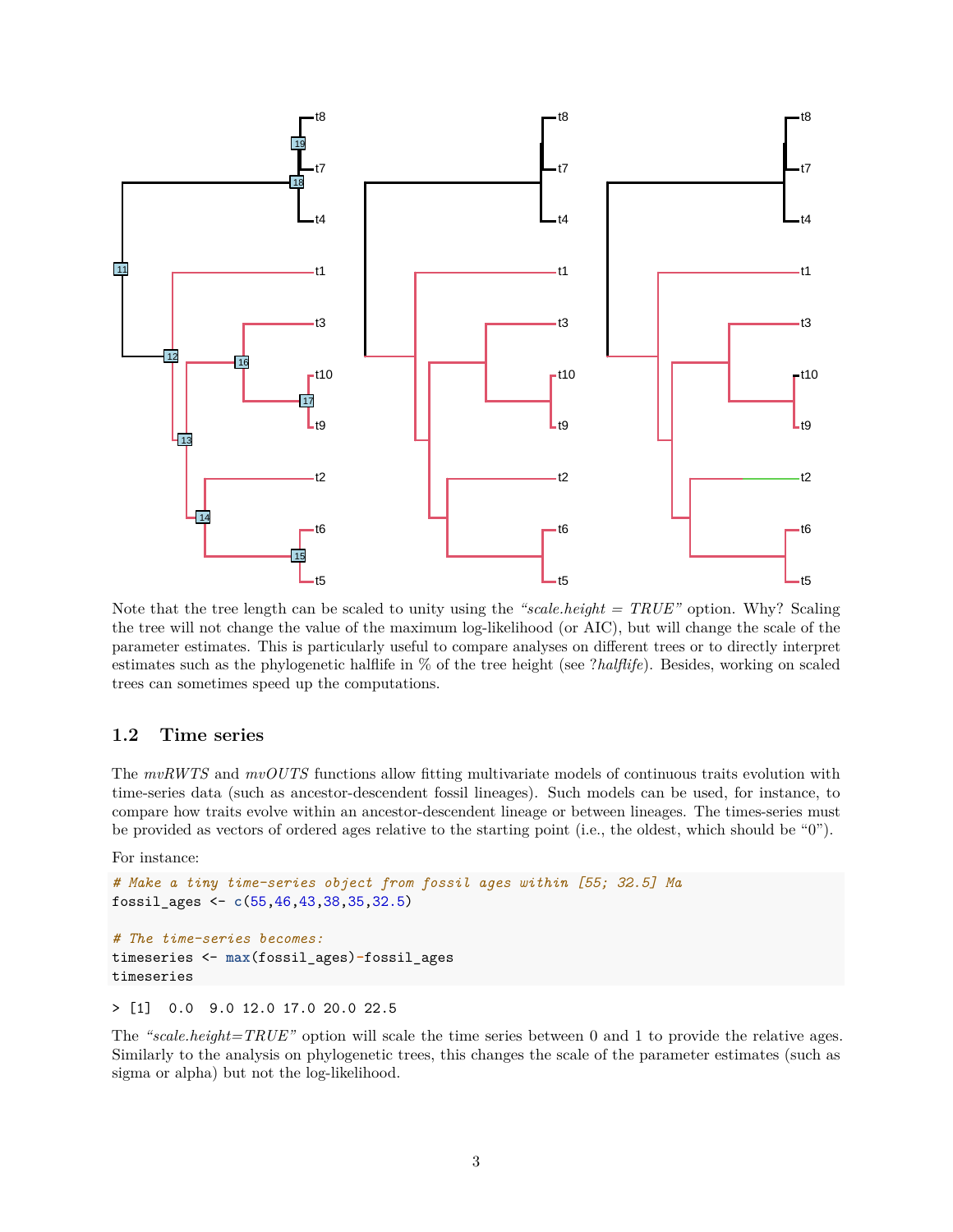### <span id="page-3-0"></span>**2 Data and Errors**

Matrix or data frame must have species in rows and continuous traits (variables) in columns, rownames must match tip names. Missing cases are currently allowed as **NA** values with the "rpf", "inverse", and "pseudoinverse" methods. The measurement error or sampling variance is a matrix of similar size (note that the sampling variance is given by the square of the standard-errors of species mean estimates). Measurement error missing values (**NA** or "0") are allowed.

For some time-series models (*mvOUTS* with fixed root vcv and *mvRWTS*; see the "param" list section below) the sampling variance for the first obsevations in the time-series must be provided otherwise an arbitrary value of 0.01 is set automatically to avoid singularity issues.

### <span id="page-3-1"></span>**3 Simulating data**

The *mvSIM* function can be used to simulate multivariate (and univariate) datasets.

```
set.seed(14)
# Generating a random tree with 50 species
tree<-pbtree(n=50)
# Setting the regime states of tip species
sta<-as.vector(c(rep("Forest",20),rep("Savannah",30))); names(sta)<-tree$tip.label
# Making the simmap tree with mapped states
tree<-make.simmap(tree, sta , model="ER", nsim=1)
# Number of simulated datasets
nsim<-1
# Rates matrices for the "Forest" and the "Savannah" regimes
# Note: use lists for multiple rates (matrices or scalars)
sigma<-list(Forest=matrix(c(2,0.5,0.5,1),2), Savannah=matrix(c(5,3,3,4),2))
# ancestral states for each traits
theta< -c(0,0)# Simulate the "BMM" model
simul_1<-mvSIM(tree, nsim=nsim, model="BMM", param=list(sigma=sigma, theta=theta))
```
**head**(simul\_1)

The *simulate* function directly generate datasets from estimated parameters of fitted models. This is useful for assessing uncertainty of estimated parameters through parametric bootstrap for instance.

```
# fit the BMM model on simulated data
fit <- mvBM(tree, simul_1)
# simulate 100 datasets from the fitted object
simul_2 <- simulate(fit, tree=tree, nsim=100)
# parametric bootstrap; e.g.:
bootstrap <- lapply(simul_2, function(x) mvBM(tree, x, echo=F, diagnostic=F))
# retrieve results; e.g. for the log-likelihood
```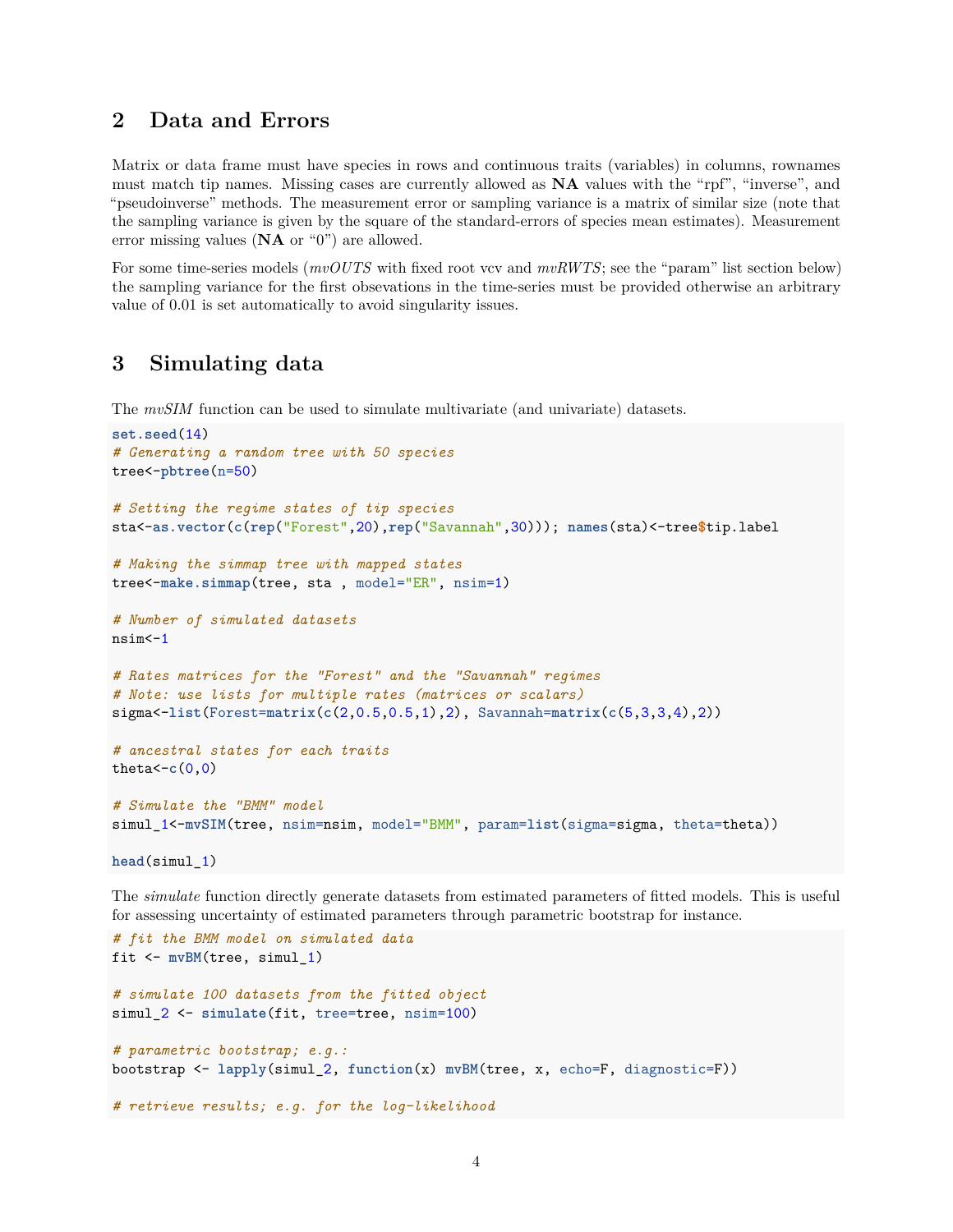log\_distribution <- **sapply**(bootstrap, logLik)

```
hist(log_distribution, main="Log-likelihood distribution")
abline(v=fit$LogLik, lty=2, lwd=5, col="red")
```
See also the following sections examples.

### <span id="page-4-0"></span>**4 Optimization methods**

**mvMORPH** rely on the *optim* and *subplex* functions to optimize the log-likelihood of the models. The "L-BFGS-B" and "Nelder-Mead" algorithms are used by default for most models. The "L-BFGS-B" algorithm is generally faster and seems to be more efficient, but when the optimizer doesn't converge or if the fit seems unreliable (i.e., when \$convergence or the \$hess.value in the results are not 0) it may help to switch between these methods or to change the options of these methods in the "control" argument (see ?optim or ?subplex). The *subplex* algorithm seems particularly efficient for the user-defined models. When the optimization is turned to "fixed" only the log-likelihood function is returned without evaluation (see 9.1 - log-likelihood function section).

### <span id="page-4-1"></span>**5 Likelihood computation methods**

**mvMORPH** uses various methods based on generalized least squares (GLS) or the prunning algorithm (contrasts) to compute the log-likelihood. While GLS-based approaches are very flexible and allow fitting almost all models, to deal with missing cases and measurement errors very easily, and are particularly safe for optimization (e.g., the "pseudoinverse" method), their naive implementations are computationally intensive (e.g., "inverse" and "pseudoinverse" methods). Two alternative and efficient algorithms also based on GLS are proposed ("rpf" and "sparse"). The "sparse" method is both efficient in terms of computational time and memory use, but is limited by the sparsity structure of the variance-covariance (vcv) matrix of the phylogenetic tree while the "rpf" is not. While these approaches are up to ten times faster than the "inverse" or "pseudoinverse" methods, they may suffer from singularity issues during optimization in some cases. The "pic" method is the fastest one (thousands of time faster than the GLS-based methods implemented here), but is currently available only for a couple of models and dichotomic trees.

The various methods for each model currently available on mvMORPH (stay tuned on gitHub) are presented in the table below (from the fastest to the slowest)

| functions        | pic | sparse | univarpf | rpf | inverse | <i>pseudoinv.</i> |
|------------------|-----|--------|----------|-----|---------|-------------------|
| $mvBM$ : BM1     | Χ   | Х      |          | Х   |         | Х                 |
| $mvBM$ : BMM     | U   | Х      |          | Х   |         | Х                 |
| mvOU:OU1         | U   | Χ      |          | Х   |         | Χ                 |
| $mvOU:$ OUM      |     | Х      |          | Х   |         | Х                 |
| mvEB             | Х   | Х      |          | Х   | Х       | Х                 |
| mvSHIFT          |     | Х      |          | Х   | Х       | Х                 |
| mvOUTS           |     |        |          | Х   | Х       | Х                 |
| mvRWTS           |     |        |          | Х   |         | Х                 |
| <b>NA</b> values |     |        |          | Х   |         | Х                 |
| error            |     |        |          | Χ   |         | Χ                 |

Notes: the "sparse" method can be used only with the "fixedRoot" vcv for the "OU1" and "OUM" models. This is because the "randomRoot" vcv is not sparse. This is also the case for the time-serie models.  $U =$ method currently implemented for the univariate case.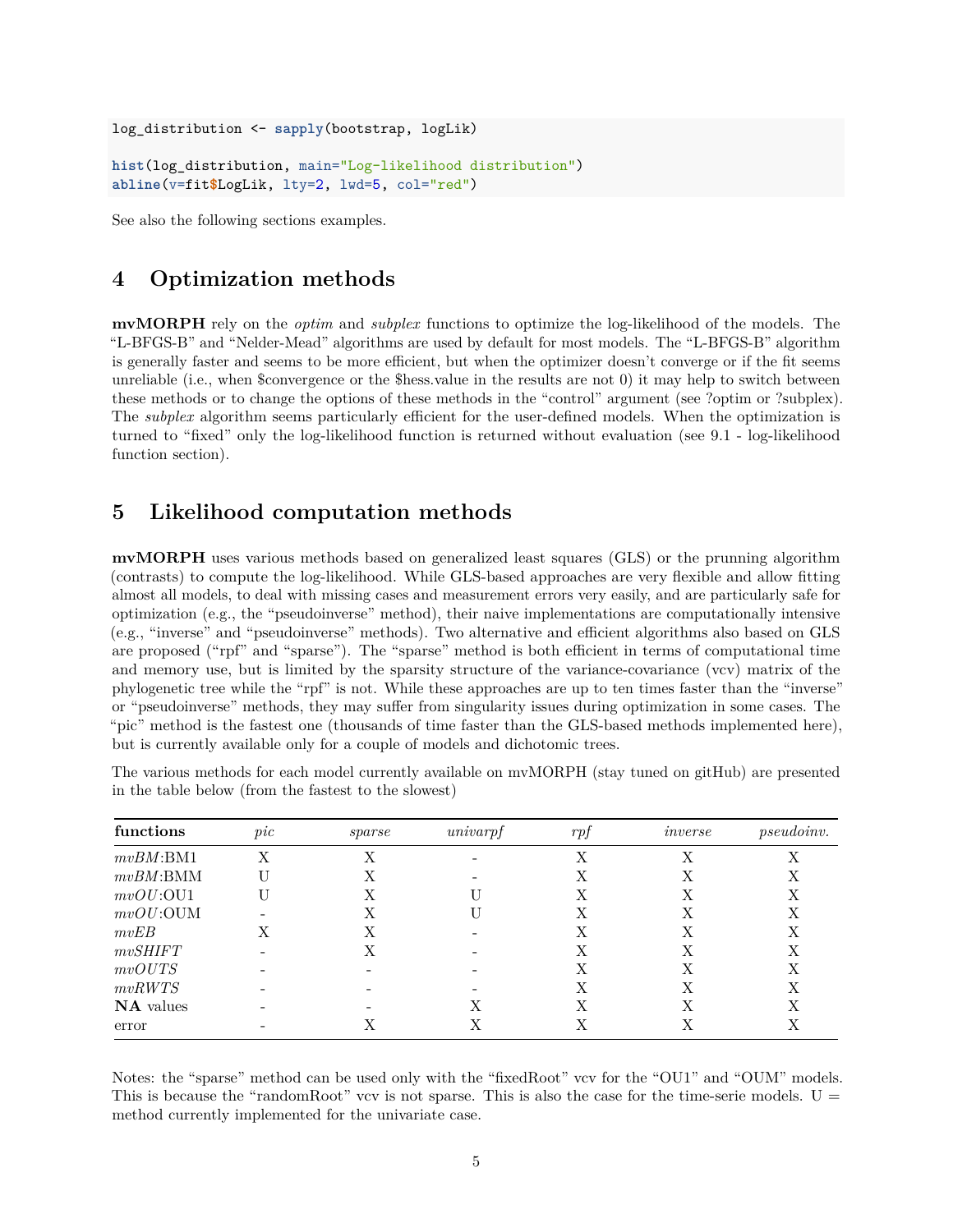### <span id="page-5-0"></span>**6 Multivariate GLS models and High-Dimensional datasets**

The function *mvgls* allows estimating multivariate linear models with a time-series or a phylogenetic structure by Generalized Least Squares (GLS). This is the multivariate counterpart to the *gls* function in **nlme** package and the *phylolm* function in **phylolm** when using *method="LL"*. For the high-dimensional case (where the number of variables/traits  $p$  is approaching or is larger than the number of observations/species  $n$ ) a regularization approach by penalized likelihood is used. Several penalties (option *penalty*: "RidgeArch", "RidgeAlt" and "LASSO") can be used to estimate the model parameters by maximizing a cross-validated log-likelihood (option *method*: "LOOCV", "H&L" and "Mahalanobis"). The default method is "LOOCV", the "H&L" and "Mahalanobis" are efficient and approximate methods that can be used to speed up the computations in very high-dimensional cases (but must be used for intercepts models only as their performances are decreasing with multiple predictors). As for the *lm* function, the extractors functions *residuals*, *coef*, *fitted* and *vcov* can be used on objects of class 'mvgls'.

```
set.seed(1)
n <- 32 # number of species
p <- 50 # number of traits (p>n)
tree <- pbtree(n=n, scale=1) # phylogenetic tree
R <- crossprod(matrix(runif(p*p), ncol=p)) # a random symmetric matrix (covariance)
# simulate a BM dataset
Y <- mvSIM(tree, model="BM1", nsim=1, param=list(sigma=R, theta=rep(0,p)))
data=list(Y=Y)
# High dimensional model fit
fit1 <- mvgls(Y~1, data=data, tree, model="BM", penalty="RidgeArch")
fit2 <- mvgls(Y~1, data=data, tree, model="OU", penalty="RidgeArch")
fit3 <- mvgls(Y~1, data=data, tree, model="EB", penalty="RidgeArch")
GIC(fit1); GIC(fit2); GIC(fit3) # BM have the lowest GIC value (see # Model comparison)
> -- Generalized Information Criterion --
> GIC: 4143.144 | Log-likelihood -1885.745
> -- Generalized Information Criterion --
> GIC: 4145.138 | Log-likelihood -1885.742
> -- Generalized Information Criterion --
> GIC: 4144.951 | Log-likelihood -1885.521
# We can also use the model fit to perform a phylogenetic PCA
# mvgls.pca(fit1)
# Regression model with Pagel's lambda estimation
data=list(Y=Y, X=rnorm(n))
mvgls(Y~X, data=data, tree, model="lambda", penalty="RidgeArch")
>
> Call:
> mvgls(formula = Y \sim X, data = data, tree = tree, model = "lambda",
> penalty = "RidgeArch")
>
>
> Generalized least squares fit by penalized REML
> LOOCV of the log-restricted-likelihood: -2342.602
```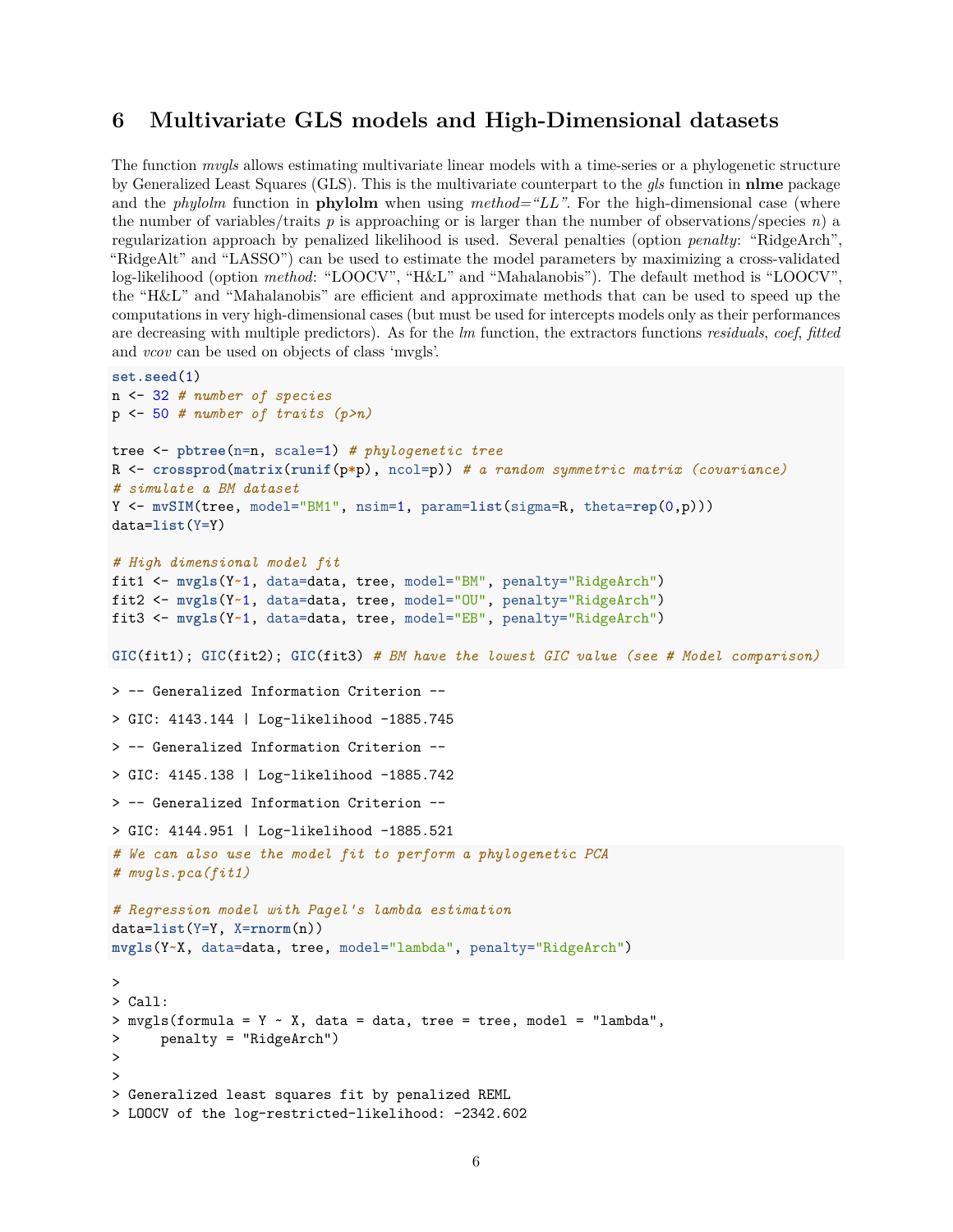```
>
>
> Parameter estimate(s):
> lambda: 0.9997
>
> Regularization parameter (gamma): 0.1987
>
>
> Covariance matrix of size: 50 by 50
> for 32 observations
>
> Coefficients (truncated):
> [,1] [,2] [,3] [,4] [,5] [,6] [,7] [,8] [,9]
> (Intercept) 1.727 1.10113 3.5545 1.0848 2.1987 1.63783 -1.05664 1.8868 0.1086
> X 0.233 0.09321 0.1914 0.2892 0.3323 -0.07944 0.02958 0.1233 0.1301
> [,10]
> (Intercept) 5.5728
> X -0.1172
> Use "coef" to display all the coefficients
```
Note: for the "RidgeArch" and "RidgeAlt" penalizations, various target matrices for the covariance matrix can be specified through the *target* argument (e.g. target="unitVariance", target="Variance" or target="null" (for RidgeAlt only)). The "Variance" target matrix and the LASSO penalty are not rotation-invariant (and should not be used with geometric morphometric data for instance). See also the *fit\_t\_pl* function in **RPANDA** package.

### <span id="page-6-0"></span>**7 Model comparison**

Models can be compared using Akaike criterions (AIC) and Akaike weights or likelihood ratio test (LRT) when they are nested. Several functions are available on **mvMORPH**: *LRT*, *AIC*, *logLik*, and *aicw*. For models estimated by penalized likelihood (function *mvgls*), a Generalized Information Criterion is computed using the function *GIC* (see above). Note this criterion has not been tested for comparing models with varying number of fixed effects.

```
set.seed(1)
tree <- pbtree(n=50)
# Simulate the traits
sigma<-matrix(c(0.1,0.05,0.05,0.1),2)
theta<-c(0,0)
data<-mvSIM(tree, param=list(sigma=sigma, theta=theta), model="BM1", nsim=1)
# Fit three nested models
fit_1 <- mvBM(tree, data, model="BM1")
fit_2 <- mvBM(tree, data, model="BM1", param=list(constraint="equal"))
fit_3 <- mvBM(tree, data, model="BM1", param=list(constraint="diagonal"))
# Compare their AIC values
AIC(fit_1); AIC(fit_2); AIC(fit_3)
> [1] 44.95452
> [1] 42.95779
```
> [1] 48.01843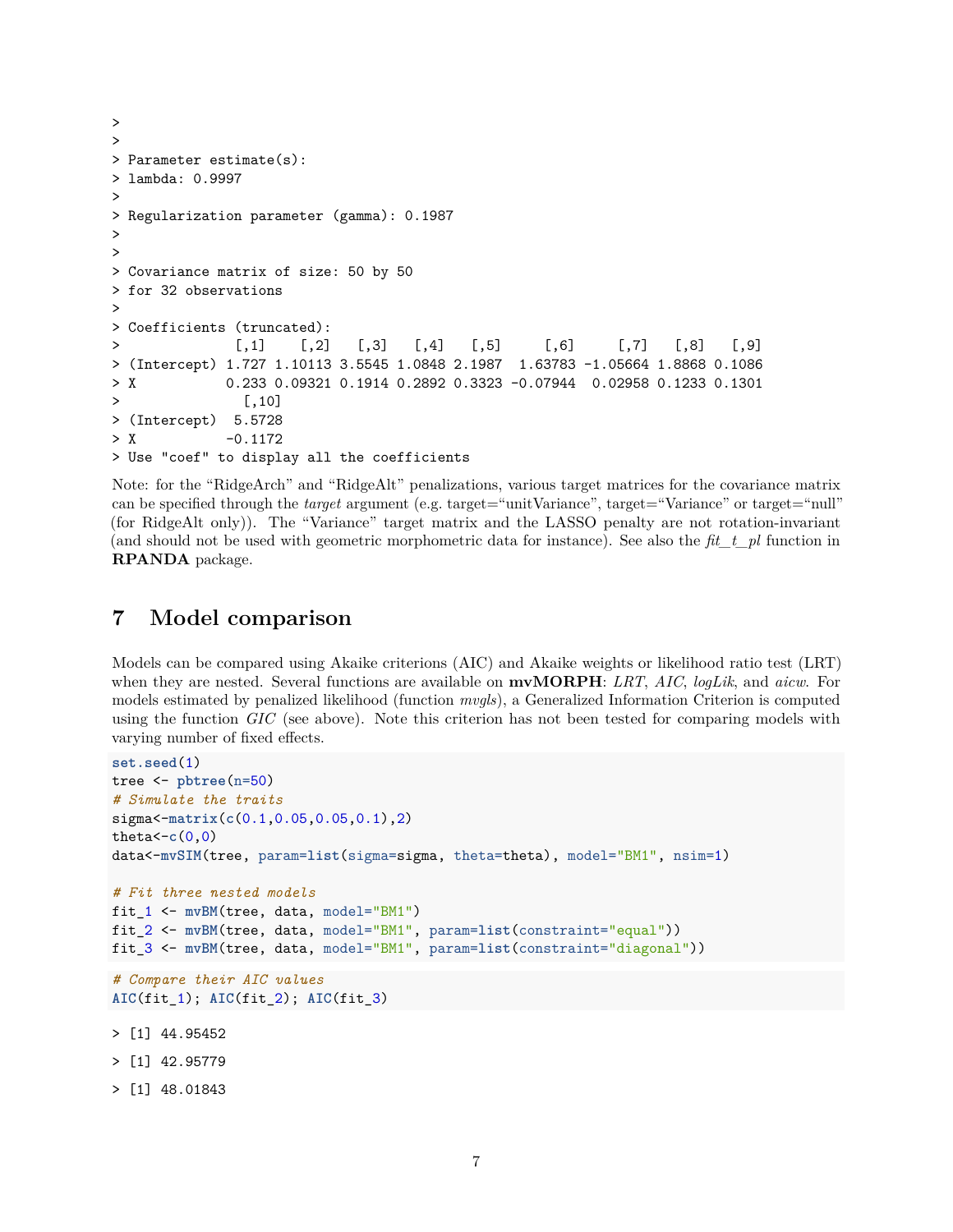```
# Likelihood Ratio Test:
LRT(fit_1, fit_2) # test non-significant as expected!
> -- Log-likelihood Ratio Test --
> Model BM1 versus BM1 equal variance/rates
> Number of degrees of freedom : 1
> LRT statistic: 0.003272743 p-value: 0.9543796
> - - -> Signif. codes: 0 '***' 0.001 '**' 0.01 '*' 0.05 '.' 0.1 ' ' 1
LRT(fit_1, fit_3)
> -- Log-likelihood Ratio Test --
> Model BM1 versus BM1 diagonal
> Number of degrees of freedom : 1
> LRT statistic: 5.063913 p-value: 0.02442902 *
> ---
> Signif. codes: 0 '***' 0.001 '**' 0.01 '*' 0.05 '.' 0.1 ' ' 1
# Compute the Akaike weights:
results <- list(fit_1,fit_2,fit_3)
weights <- aicw(results)
weights
> -- Akaike weights --
> Rank AIC diff wi AICw
> BM1 equal 2 1 43 0.00 1.0000 0.691
> BM1 default 1 2 45 2.00 0.3685 0.254
> BM1 diagonal 3 3 48 5.06 0.0796 0.055
# Model averaging of the evolutionary covariance
mdavg <- lapply(1:3, function(x) results[[x]]$sigma*weights$aicw[x])
Evol_cov <- Reduce('+',mdavg)
Evol_cov
>
> 0.09662155 0.02826968
> 0.02826968 0.09616274
# Is the model averaging better than the best fitting model in this example?
# which.min(c(mean((sigma-fit_2$sigma)^2),mean((sigma-Evol_cov)^2)))
# Get the evolutionary correlations:
cov2cor(Evol_cov)
>
> 1.0000000 0.2932787
> 0.2932787 1.0000000
# with more than 2 traits you can compute the conditional (or partial) correlations
cor2pcor(Evol_cov)
> [1,1] [1,2]> [1,] 1.0000000 0.2932787
> [2,] 0.2932787 1.0000000
# Model averaging for the root state
mdavg <- lapply(1:3, function(x) results[[x]]$theta*weights$aicw[x])
```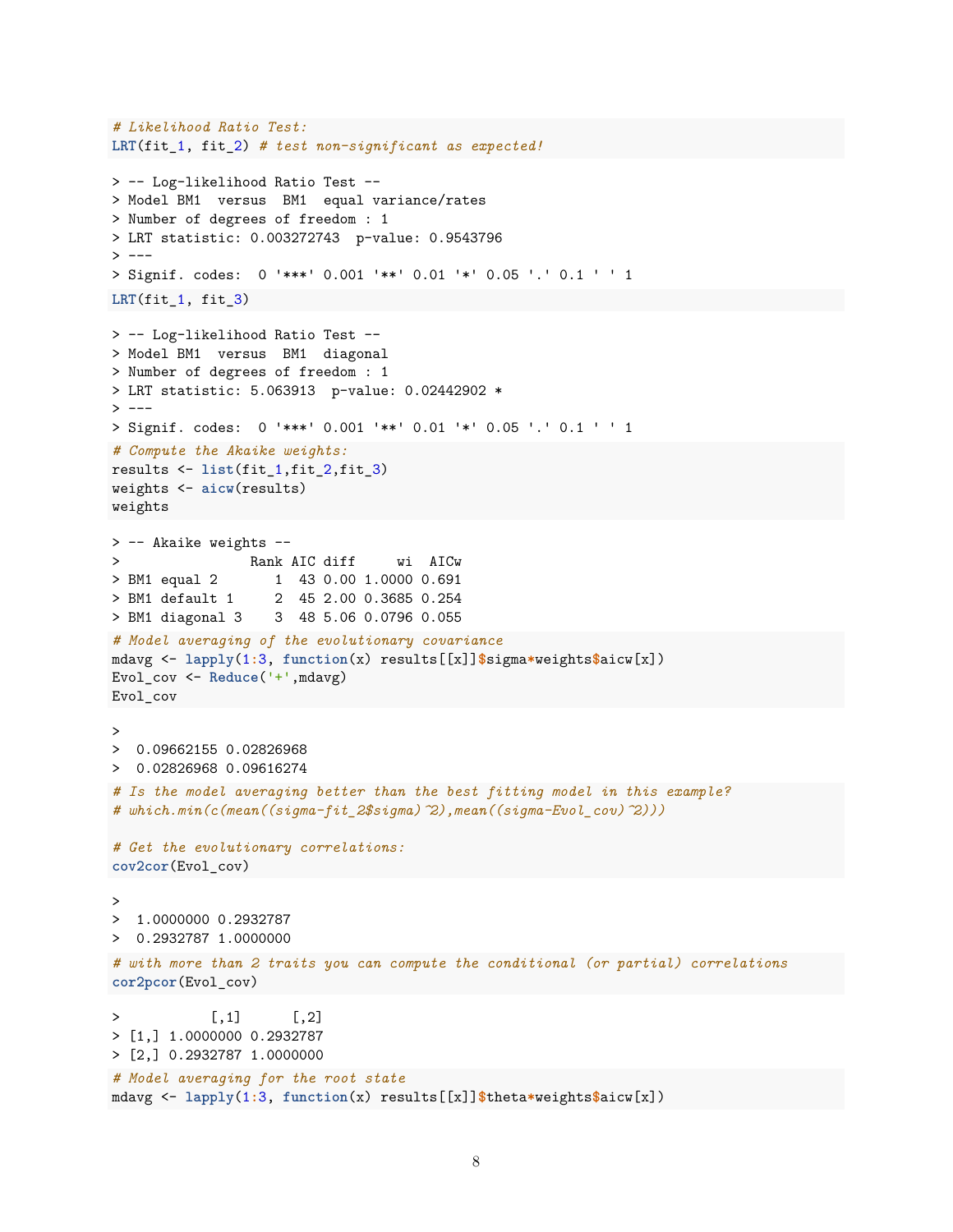### <span id="page-8-0"></span>**8 Treatment of the root**

#### <span id="page-8-1"></span>**8.1 Ancestral state and primary optimum**

The "root" argument in the "param" *list* of the *mvOU* function allows specifying if the root state and the optimum must be estimated (root=TRUE), unless we assume that the root state and the primary optimum are distributed according to the stationary distribution of the process (root=FALSE; Fig. 1). Indeed, the root state and the primary optimum are not identifiable separately on extant species. A slight variant of root=FALSE is root="stationary" where the root state is explicitely dropped and we assume the optimum is stationary (e.g., the implementation used in the OUwie package).



**Fig. 1.** *Treatment of the root state options in the* mvOU *and* mvBM *functions. For the OU process, when root=FALSE the ancestral state at the root is directly derived from the oldest regime state (the ancestral state and the optimum are not estimated separately). With root=TRUE the ancestral state and the optimum are explicitely estimated. It should be noted that the root=TRUE option provides unreliable estimates without fossil data. For the BM model, the smean=TRUE option estimates a single ancestral state (the phylogenetic mean) while smean=FALSE estimates separates phylogenetic means*

```
set.seed(100)
tree<-rtree(100)
# Simulate the traits
alpha<-matrix(c(0.2,0.05,0.05,0.1),2)
sigma<-matrix(c(0.1,0.05,0.05,0.1),2)
theta<-c(0,2,0,1.3)
data<-mvSIM(tree, param=list(sigma=sigma, alpha=alpha,
                             theta=theta, root=TRUE), model="OU1", nsim=1)
```

```
mvOU(tree, data, model="OU1", param=list(root=TRUE))
```

```
For the mvOUTS function, the path from the initial state to the optimum is explicitely estimated (root=TRUE,
the default value), otherwise the ancestral (initial) state and the optimum are assumed to be the same
(root=FALSE).
```

```
# timeseries
ts <- 0:49
sigma<-matrix(c(0.1,0.05,0.05,0.1),2)
alpha <- matrix(c(1,0.5,0.5,0.8),2,2)
```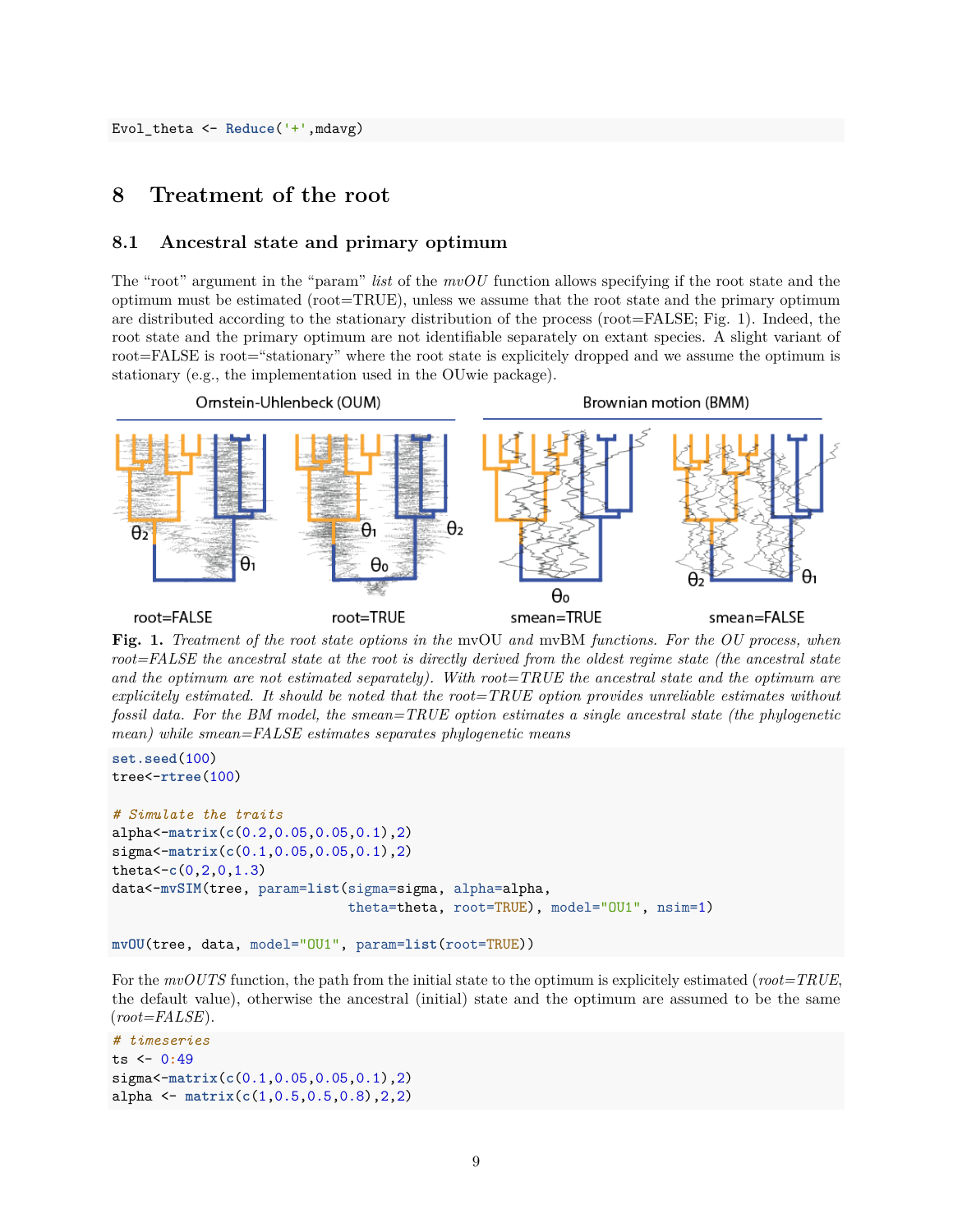```
theta<-c(0,2,0,1)
data<-mvSIM(ts, param=list(sigma=sigma, alpha=alpha,
                             theta=theta, root=TRUE), model="OUTS", nsim=1)
mvOUTS(ts, data, param=list(root=TRUE))
mvOUTS(ts, data, param=list(root=FALSE))
```
#### <span id="page-9-0"></span>**8.2 Multiple phylogenetic means**

The "smean" argument in the "param" *list* of the *mvBM* function allows estimating either one ancestral state (smean=TRUE) for the whole tree (even if there are multiple regime states) or multiple ancestral states (one for each regimes; smean=FALSE). Note: contrary to the OU model, the reconstructed history of the discrete state doesn't affect the model fit.

When differences between group/regime states are only related to the phylogenetic mean, a multiple rate model can be misleadingly preferred over a single rate model:

```
# BM model with two selective regimes
set.seed(1)
tree<-pbtree(n=50)
# Setting the regime states of tip species
sta<-as.vector(c(rep("Forest",20),rep("Savannah",30))); names(sta)<-tree$tip.label
# Making the simmap tree with mapped states
tree<-make.simmap(tree,sta , model="ER", nsim=1)
# Simulate the traits
sigma<-matrix(c(0.1,0.05,0.05,0.1),2)
theta<-c(0,2,0,2)
data<-mvSIM(tree, param=list(sigma=sigma, theta=theta, smean=FALSE), model="BM1", nsim=1)
# fit the models with and without multiple phylogenetic mean, and different rates matrix
fit_1 <- mvBM(tree, data, model="BM1")
fit_2 <- mvBM(tree, data, model="BMM")
fit_3 <- mvBM(tree, data, model="BM1", param=list(smean=FALSE))
fit_4 <- mvBM(tree, data, model="BMM", param=list(smean=FALSE))
```
Unless we consider the multiple mean models, the multiple rate matrix is misleadingly preferred  $(∆AIC>4)$ over the single rate matrix (the generating) model.

```
# Compare the fitted models.
results <- list(fit_1,fit_2,fit_3,fit_4)
aicw(results, aicc=TRUE)
```
> -- Akaike weights -- > Rank AIC diff wi AICw > BM1 default 3 1 43.6 0.00 1.00e+00 8.20e-01 > BMM default 4 2 46.6 3.03 2.20e-01 1.80e-01 > BMM default 2 3 67.3 23.72 7.07e-06 5.80e-06 > BM1 default 1 4 72.1 28.49 6.50e-07 5.33e-07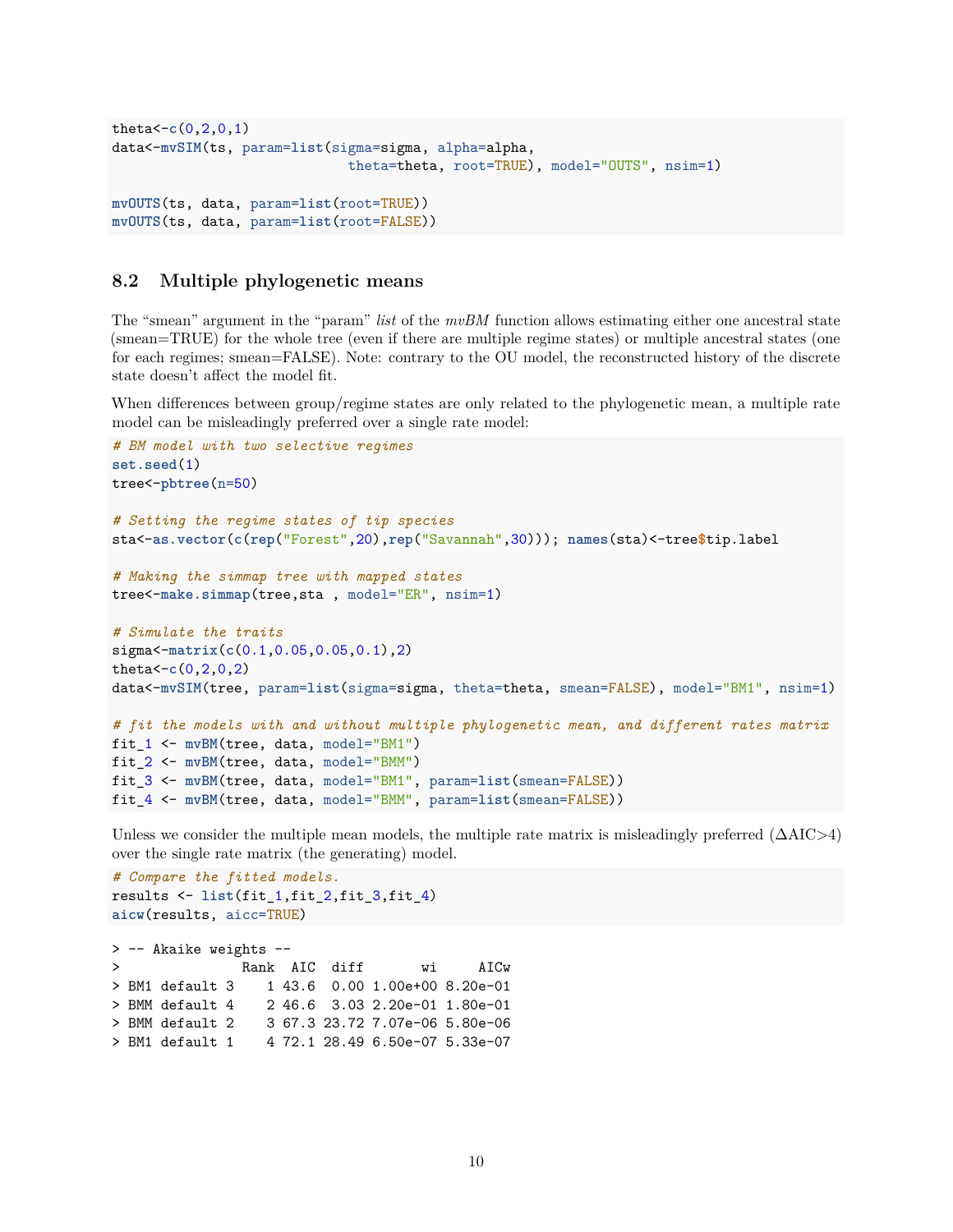#### <span id="page-10-0"></span>**8.3 Directional trends**

The "trend" argument in the "param" *list* allows estimating a BM model with a trend (in either *mvBM* or *mvRWTS*). It should be noted that with *mvBM*, a trend can be estimated reliably only on non-ultrametric trees.

```
# Simulated dataset
set.seed(1)
# Generating a random non-ultrametric tree
tree<-rtree(100)
# Simulate the traits
sigma<-matrix(c(0.1,0.05,0.05,0.1),2)
theta<-c(0,0)
trend<-c(0.2,0.2)
data<-mvSIM(tree, param=list(sigma=sigma, trend=trend, theta=theta,
                  names_traits=c("head.size","mouth.size")), model="BM1", nsim=1)
# model without trend
fit_1 <- mvBM(tree, data, param=list(trend=FALSE), model="BM1")
# model with independent trends
fit_2 <- mvBM(tree, data, param=list(trend=TRUE), model="BM1")
# model with similar trend for both traits
fit_3 <- mvBM(tree, data, param=list(trend=c(1,1)), model="BM1")
results <- list(fit_1,fit_2,fit_3)
aicw(results)
> -- Akaike weights --
> Rank AIC diff wi AICw
> BM1 default 3 1 114 0.000 1.00000 0.61471
> BM1 default 2 2 115 0.944 0.62375 0.38343
> BM1 default 1 3 125 11.600 0.00303 0.00186
# are the differences between trends significant?
LRT(fit_2,fit_3) # No... as expected
> -- Log-likelihood Ratio Test --
> Model BM1 versus BM1
> Number of degrees of freedom : 1
> LRT statistic: 1.055977 p-value: 0.3041346
> ---
> Signif. codes: 0 '***' 0.001 '**' 0.01 '*' 0.05 '.' 0.1 ' ' 1
```
In the same way we can fit a directional random walk on time-series data.

```
# Simulate the time serie and data
timeseries <- 0:49
error <- matrix(0, nrow=50, ncol=2); error[1,] <- 0.001
data<-mvSIM(timeseries , error=error, model="RWTS",
            param=list(sigma=sigma, theta=theta, trend=trend), nsim=1)
# plot the time serie
matplot(data, type="o", pch=1, xlab="Time (relative)")
```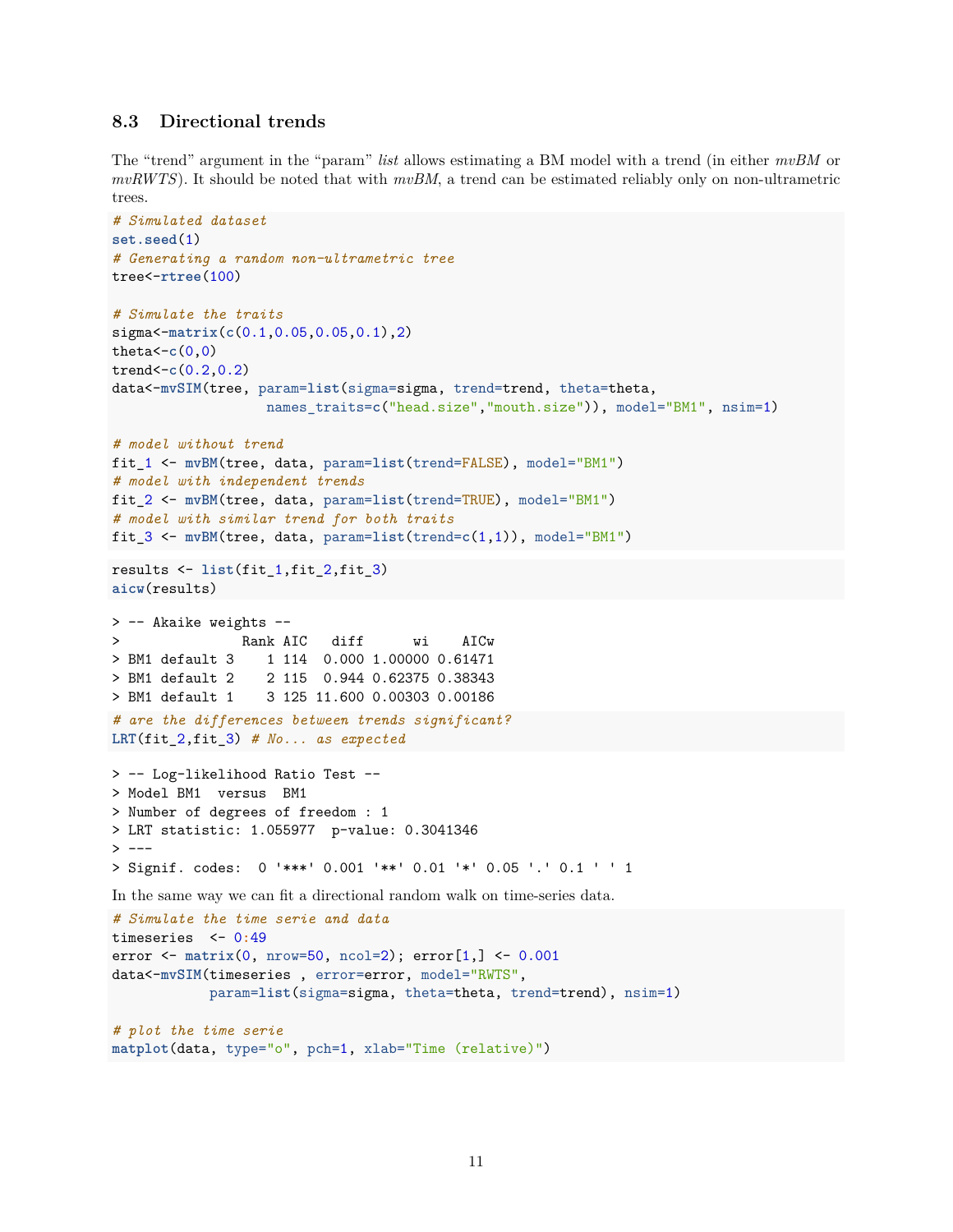

Note that the theta parameters cannot be estimated analytically for the "trend" model (i.e., option root.mle=TRUE in the returned log-likelihood function)

### <span id="page-11-0"></span>**9 Constraints**

#### <span id="page-11-1"></span>**9.1 Overview of the various constraint parameterizations in mvMORPH**

Comparison of constrained models allows testing various evolutionary hypotheses such as independent evolution, comparing evolutionary rates between traits, common structure, phenotypic integration, . . . etc. The constraint methods currently available on mvMORPH are the following (see also Fig. 2):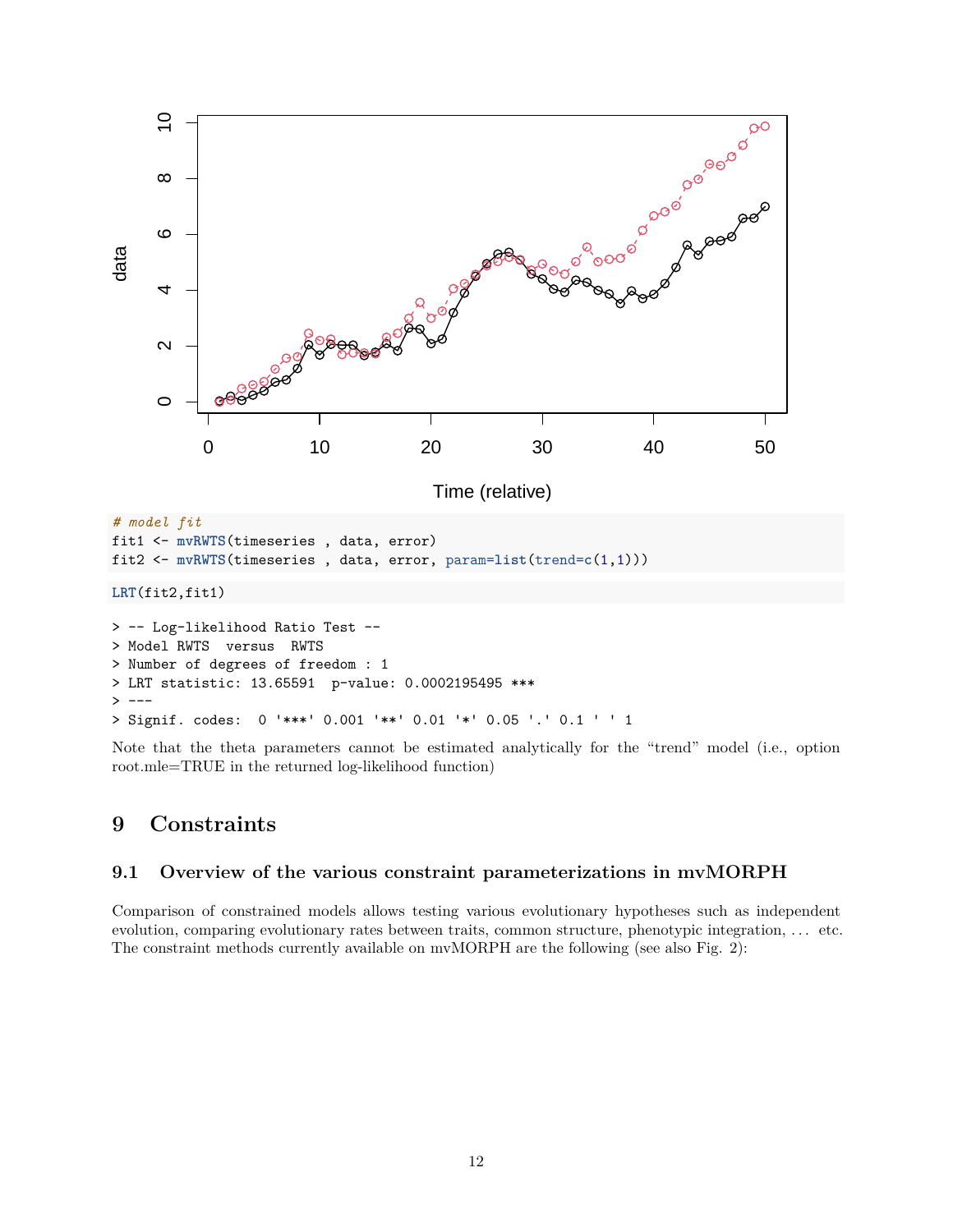

**Fig. 2.** *Bivariate representation of the covariance constraints used in mvMORPH.*

- **"default"**: no constraint imposed on the structure of the rate (evolutionary variance and covariance) matrix
- **"diagonal"**: there are no evolutionary covariance between traits  $\rightarrow$  the rate matrix is diagonal.
- **"equaldiagonal"**: there are no evolutionary covariance and the traits share the same variance.
- **"equal"**: the traits covaries and share the same variance (or evolutionary rate).
- **"proportional"** (only with "BMM"): the rate matrices are proportional for different regimes/states mapped on the tree.
- **"correlation"** (only with "BMM"): the rate matrices share the same correlations between traits for different regimes/states mapped on the tree.
- **"variance"** (only with "BMM"): the rate matrices share the same variances (rates) between regimes/states mapped on the tree.
- **"shared"** (only with "BMM"): the rate matrices share the same eigen-vectors (orientations) between regimes/states mapped on the tree.
- **"user"**: the design of the rate matrix is directly defined by the user. Note that for 2 traits, all the combinations are readily available from the default methods. See example below.

#### <span id="page-12-0"></span>**9.2 "User-defined" constraints**

**User-defined** constraints are done by providing a symmetric square matrix with integer values taken as indices of the parameters. To constrain covariance values to zero, the user must use **NA** values as indices. Because a covariance matrix must be symmetric positive definite, negative eigenvalues are automatically shrunk to a specified tolerance value  $(=1)$ . This value can be changed through the "param" *list* with the "tol" argument. This value must be changed with various estimates (e.g.  $1e-5$ ,  $10...$ ) if convergence of the optimizer has not been achieved. The alternative optimization methods may help. **The "subplex" optimization method is advised**.

```
set.seed(14)
# Generating a random tree
tree<-pbtree(n=50)
# Simulate 3 traits
sigma <- matrix(c(0.01,0.005,0.003,0.005,0.01,0.003,0.003,0.003,0.01),3)
theta<-c(0,0,0)
```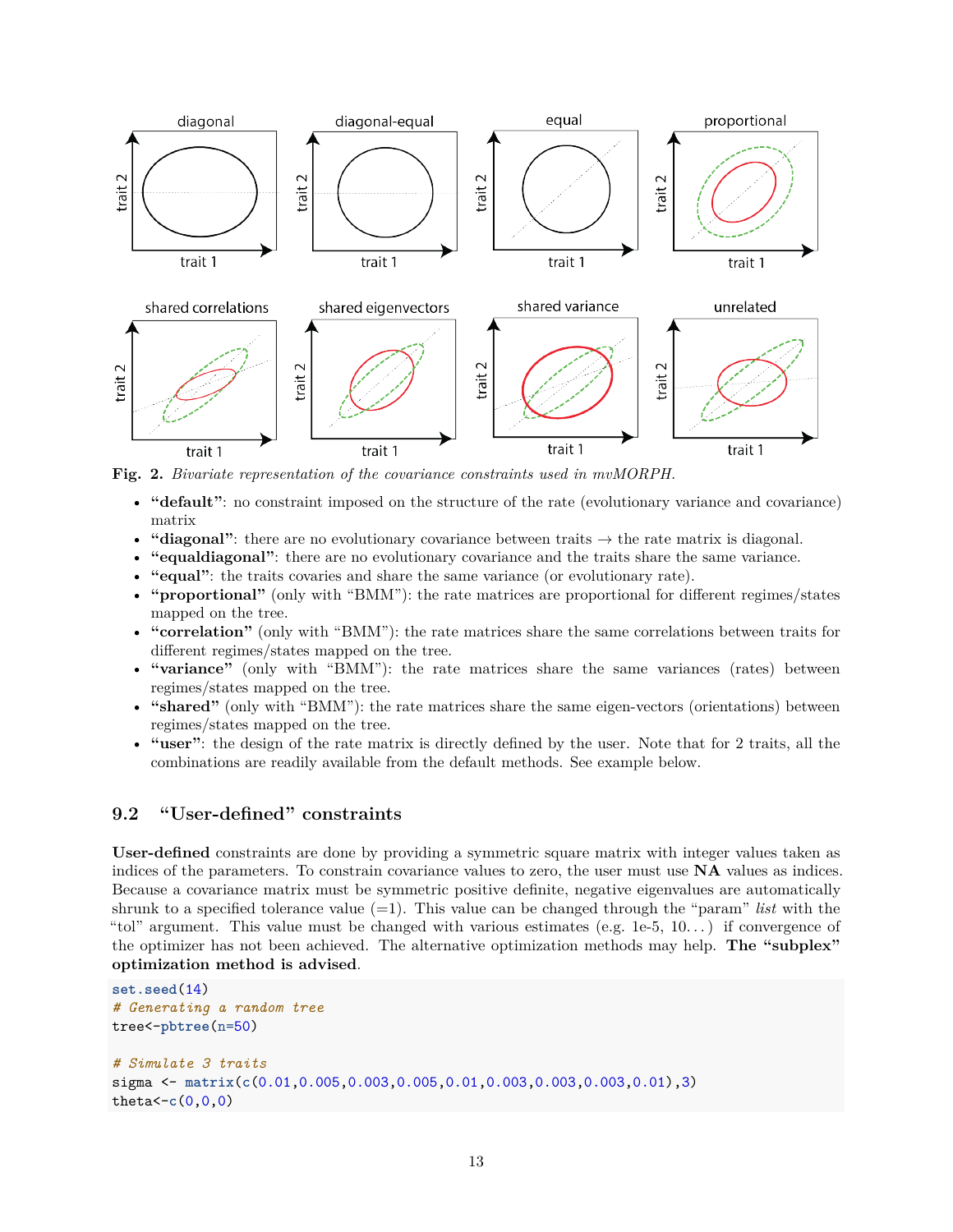```
data<-mvSIM(tree, model="BM1", nsim=1, param=list(sigma=sigma, theta=theta))
# Fit user-defined contrained model
user const \leq matrix(c(1,4,4,4,4,2,5,4,5,3),3)fit1 <- mvBM(tree, data, model="BM1", method="pic"
             , param=list(constraint=user_const), optimization="subplex")
# only rates/variances are changing
user_const <- matrix(c(1,3,3,3,2,3,3,3,2),3)
fit2 <- mvBM(tree, data, model="BM1", param=list(constraint=user_const)
             , method="pic", optimization="subplex")
# Some covariances constrained to zero
user_const <- matrix(c(1,4,4,4,2,NA,4,NA,3),3)
print(user_const)
> [,1] [,2] [,3]
> [1,] 1 4 4
> [2,] 4 2 NA
> [3,] 4 NA 3
fit3 <- mvBM(tree, data, model="BM1", method="pic"
             , param=list(constraint=user_const), optimization="subplex")
> Efficient parameterization is not yet implemented for user-defined constraints
> Please check the results carefully!!
> successful convergence of the optimizer
> a reliable solution has been reached
>
> -- Summary results for user-defined BM1 constrained model --
> LogLikelihood: 163.4535
> AIC: -312.907> AICc: -312.1183> 7 parameters
>
> Estimated rate matrix
> _______________________
>
> 0.008666919 0.002160788 0.002160788
> 0.002160788 0.007599502 0.000000000
> 0.002160788 0.000000000 0.008832866
>
> Estimated root state
> ________________________
>
> theta: 0.01480659 -0.1104121 0.0512424
```
Note: the user-defined option can also be used with the *decomp* or *decompSigma* argument for the OU processes (see below). The diagonal elements are automatically squared to obtain positive definite matrices or positive eigenvalues.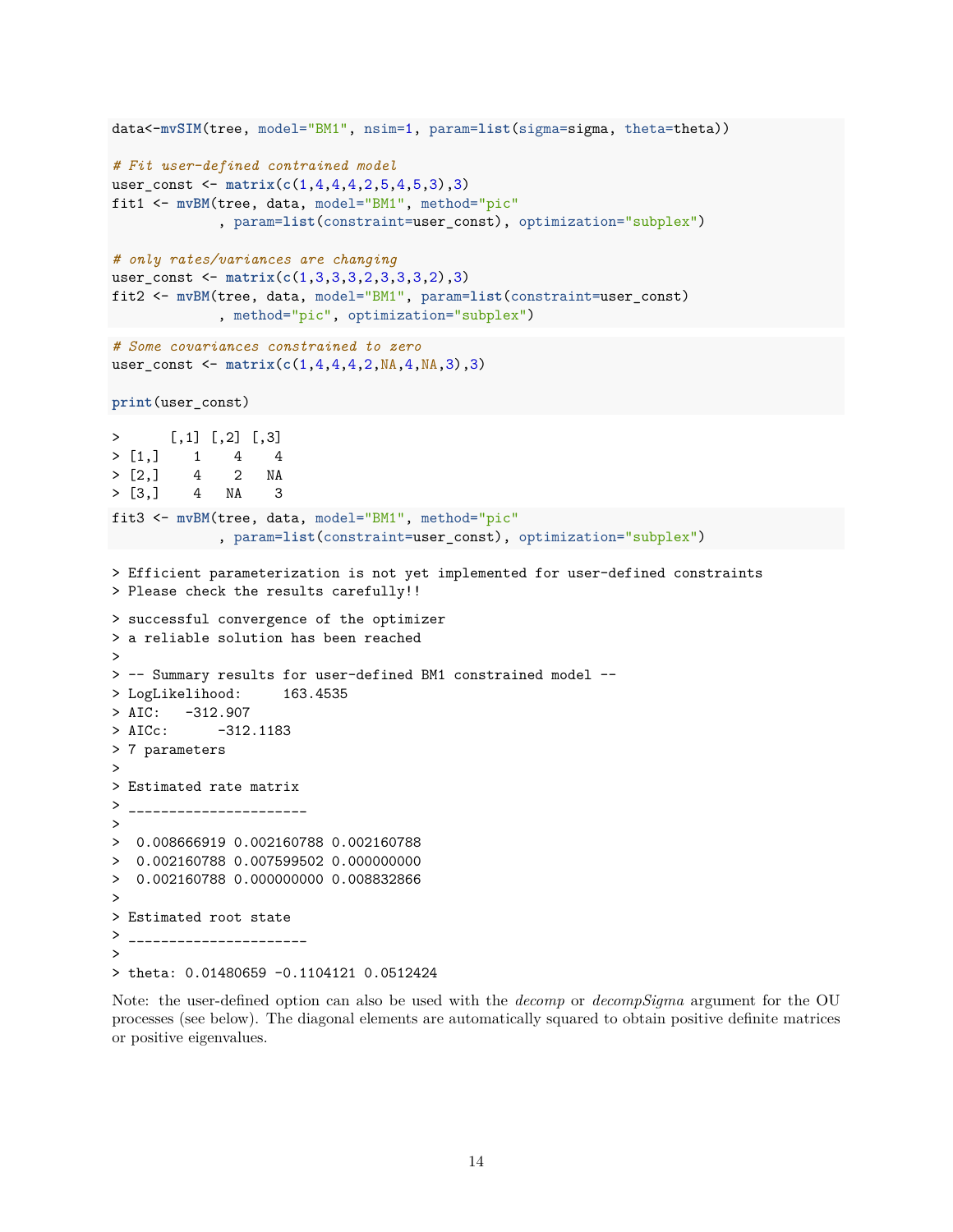### <span id="page-14-0"></span>**10 The "param" list**

The "param" *list* argument allows specifying multiple options in **mvMORPH** functions (starting value estimate for the optimization, constraints, matrix parameterization. . . )

#### <span id="page-14-1"></span>**10.1 The "decomp" and "decompSigma" options**

These options allow specifying the matrix parameterization used for the alpha (A) and dispersion (R)  $(R = \Sigma^T \Sigma)$  matrices of parameters for the Ornstein-Uhlenbeck process:

$$
dX(t) = A(\theta(t) - X(t))dt + \Sigma dW(t)
$$

and Brownian motion:

 $dX(t) = \Sigma dW(t)$ 

For symmetric matrices (e.g., the variance-covariance matrix of the multivariate Brownian motion  $R = \Sigma^T \Sigma$ ), **mvMORPH** uses various parameterizations to ensure the positive definiteness such as *decomp="cholesky"*, *decomp="spherical"* or *decomp="eigen+"*. The *decomp="eigen"* option parameterizes a symmetric matrix. For the  $mvOU$  function, the sigma matrix parameterization is controlled by the *decompSigma* argument; e.g., *decompSigma="cholesky"*.

Symmetric matrices are parameterized by  $p(p+1)/2$  parameters. The first  $p(p-1)/2$  parameters are used to compute the cholesky factors of spherical angles, or the orthogonal matrices; the next *p* parameters are the eigenvalues (in "eigen") or the standard deviations (in "spherical"). The bivariate case is illustrated here:

**Cholesky decomposition**: *decomp="cholesky"*

$$
R/A = \begin{bmatrix} l_{11} & 0 \\ l_{21} & l_{22} \end{bmatrix} \begin{bmatrix} l_{11} & 0 \\ l_{21} & l_{22} \end{bmatrix}^T
$$

**Separation strategy**: *decomp="spherical"*

$$
R/A = \begin{bmatrix} \sqrt{\nu_1} & 0 \\ 0 & \sqrt{\nu_2} \end{bmatrix} \left( \begin{bmatrix} 1 & \cos(\theta_1) \\ 0 & \sin(\theta_1) \end{bmatrix}^T \begin{bmatrix} 1 & \cos(\theta_1) \\ 0 & \sin(\theta_1) \end{bmatrix} \right) \begin{bmatrix} \sqrt{\nu_1} & 0 \\ 0 & \sqrt{\nu_2} \end{bmatrix}
$$

**Eigen decomposition**: *decomp="eigen"*

$$
R/A = \begin{bmatrix} \cos(\theta_1) & -\sin(\theta_1) \\ \sin(\theta_1) & \cos(\theta_1) \end{bmatrix} \begin{bmatrix} \lambda_1 & 0 \\ 0 & \lambda_2 \end{bmatrix} \begin{bmatrix} \cos(\theta_1) & -\sin(\theta_1) \\ \sin(\theta_1) & \cos(\theta_1) \end{bmatrix}^T
$$

or to force the eigenvalues to be positive (mandatory for the sigma matrix):

$$
R/A = \begin{bmatrix} \cos(\theta_1) & -\sin(\theta_1) \\ \sin(\theta_1) & \cos(\theta_1) \end{bmatrix} \begin{bmatrix} \log(\lambda_1) & 0 \\ 0 & \log(\lambda_2) \end{bmatrix} \begin{bmatrix} \cos(\theta_1) & -\sin(\theta_1) \\ \sin(\theta_1) & \cos(\theta_1) \end{bmatrix}^T
$$

For the OU process, the alpha matrix can be more general. Matrix parameterization such as singular value decomposition (*decomp="svd"*), QR (*decomp="qr"*), or Schur decomposition (*decomp="schur"*) are nevertheless used to generate decomposable and real matrices. The *decomp="svd+"*, *decomp="qr+"*, and *decomp="schur+"* options forces the eigenvalues to be positive by taking their logarithm, and ensure uniqueness for the QR factorization. These matrices are parameterized by  $p^2$  parameters. The first  $p(p-1)/2$ parameters are used to compute the first orthogonal matrix, while the next *p* parameters are used for the eigenvalues ("svd") or diagonal values of the upper triangular matrix ("qr" and "schur"). The last *p(p-1)/2* parameters are used to compute the second othogonal matrix ("svd"), or to fill the upper off-diagonal of the triangular matrix in the "schur" and "qr" parameterizations.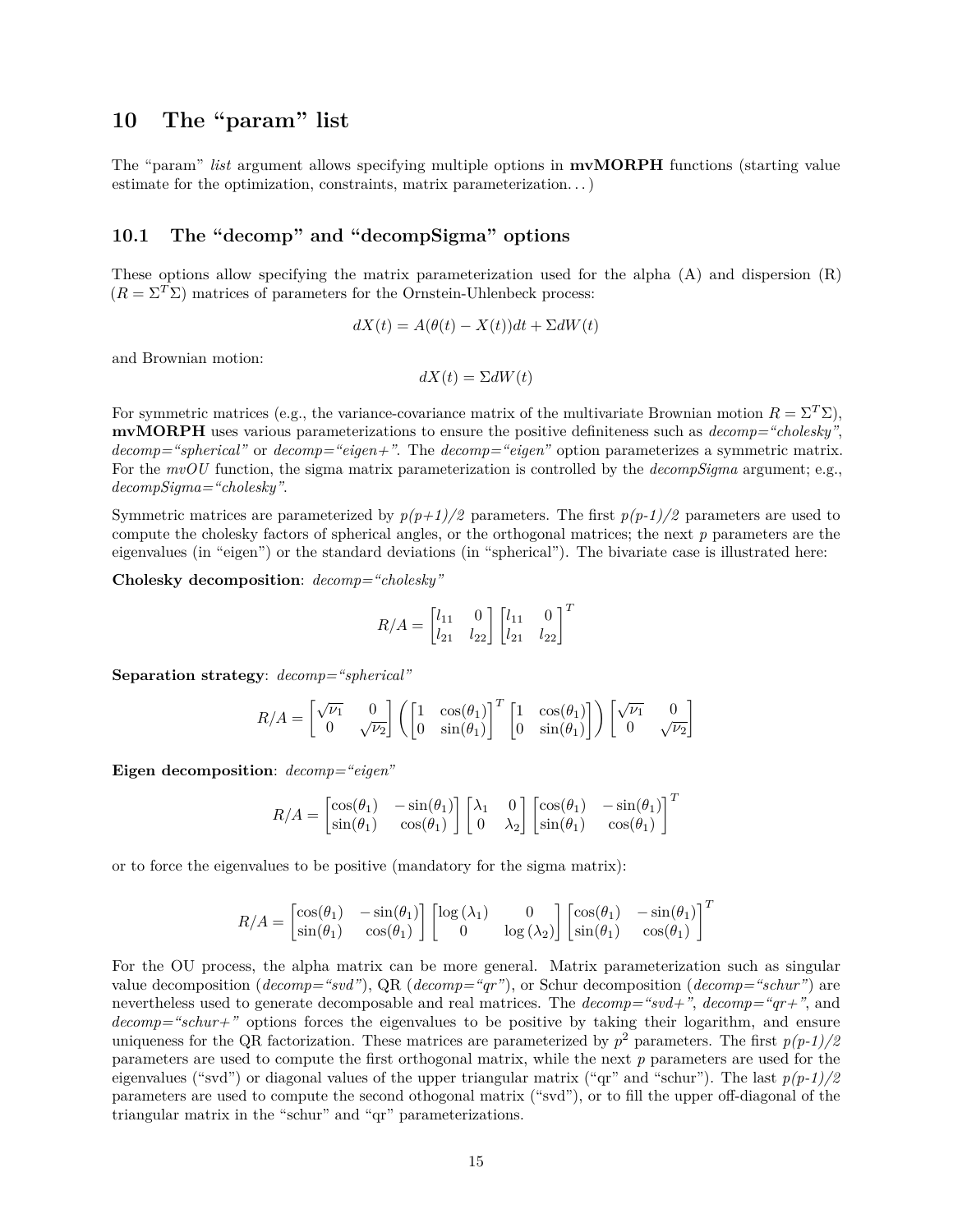**Singular Value Decomposition (SVD)**: *decomp="svd"*

$$
A = \begin{bmatrix} \cos(\theta_1) & -\sin(\theta_1) \\ \sin(\theta_1) & \cos(\theta_1) \end{bmatrix} \begin{bmatrix} \lambda_1 & 0 \\ 0 & \lambda_2 \end{bmatrix} \begin{bmatrix} \cos(\theta_2) & -\sin(\theta_2) \\ \sin(\theta_2) & \cos(\theta_2) \end{bmatrix}^T
$$

**QR decomposition**: *decomp="qr"*

$$
A = \begin{bmatrix} \cos(\theta_1) & -\sin(\theta_1) \\ \sin(\theta_1) & \cos(\theta_1) \end{bmatrix} \begin{bmatrix} \lambda_1 & \theta_2 \\ 0 & \lambda_2 \end{bmatrix}
$$

**Schur decomposition**: *decomp="Schur"*

$$
A = \begin{bmatrix} \cos(\theta_1) & -\sin(\theta_1) \\ \sin(\theta_1) & \cos(\theta_1) \end{bmatrix} \begin{bmatrix} \lambda_1 & \theta_2 \\ 0 & \lambda_2 \end{bmatrix} \begin{bmatrix} \cos(\theta_1) & -\sin(\theta_1) \\ \sin(\theta_1) & \cos(\theta_1) \end{bmatrix}^T
$$

Finally, the alpha matrix can be diagonal (independent effects) or triangular. Triangular parameterizations are for instance used on time-series forecasting to determine if a given variable is helpful in predicting a second one (the so-called Granger causality; e.g., the lower process drives the upper one for an upper triangular matrix). Similarly to symmetric matrices, upper and lower triangular matrices are parameterized by  $p(p+1)/2$ parameters. The first  $p(p-1)/2$  parameters are used for the upper or lower off-diagonal of the matrices, while the next *p* parameters are in the diagonal.

**Diagonal**: *decomp="diagonal"*

$$
R/A = \begin{bmatrix} \sqrt{d_{11}} & 0 \\ 0 & \sqrt{d_{22}} \end{bmatrix} \begin{bmatrix} \sqrt{d_{11}} & 0 \\ 0 & \sqrt{d_{22}} \end{bmatrix}^T
$$

**Upper triangular**: *decomp="upper"*

$$
A = \begin{bmatrix} \log\left(d_{11}\right) & u_{12} \\ 0 & \log\left(d_{22}\right) \end{bmatrix}
$$

**Lower triangular**: *decomp="lower"*

$$
A = \begin{bmatrix} \log\left(d_{11}\right) & 0\\ l_{21} & \log\left(d_{22}\right) \end{bmatrix}
$$

*Note: so far, the package can't handle matrices with similar eigenvalues (e.g., the diagonal values must be slightly different in a triangular matrix).*

Non-symmetric matrices can be used to test, for example, hypotheses of evolutionary lag (see chunk of code below). That is, one trait is chasing the optimum of the second one with a sufficient lag to be detected (a triangular matrix), while if the tracking is fast enough a "symmetric" model will be preferred. It should be noted that on ultrametric trees it's difficult to estimate accurately the path from the ancestral state toward the primary optimum and therefore it's hard to test such kind of process with the "OU1" model. For the "OUM" model on ultrametric trees, the path from the first optimum to the other one between traits is compared, which makes the model identifiable.

```
set.seed(14)
tree <- rtree(50)
alpha<-matrix(c(0.6,0,-0.6,0.3),2)
sigma<-matrix(c(0.01,0.005,0.005,0.01),2)
theta <- matrix(c(0,1,0,1.3),2)
# Simulate two correlated traits evolving along the phylogeny
# e.g. brain size is lagging behind body-size
```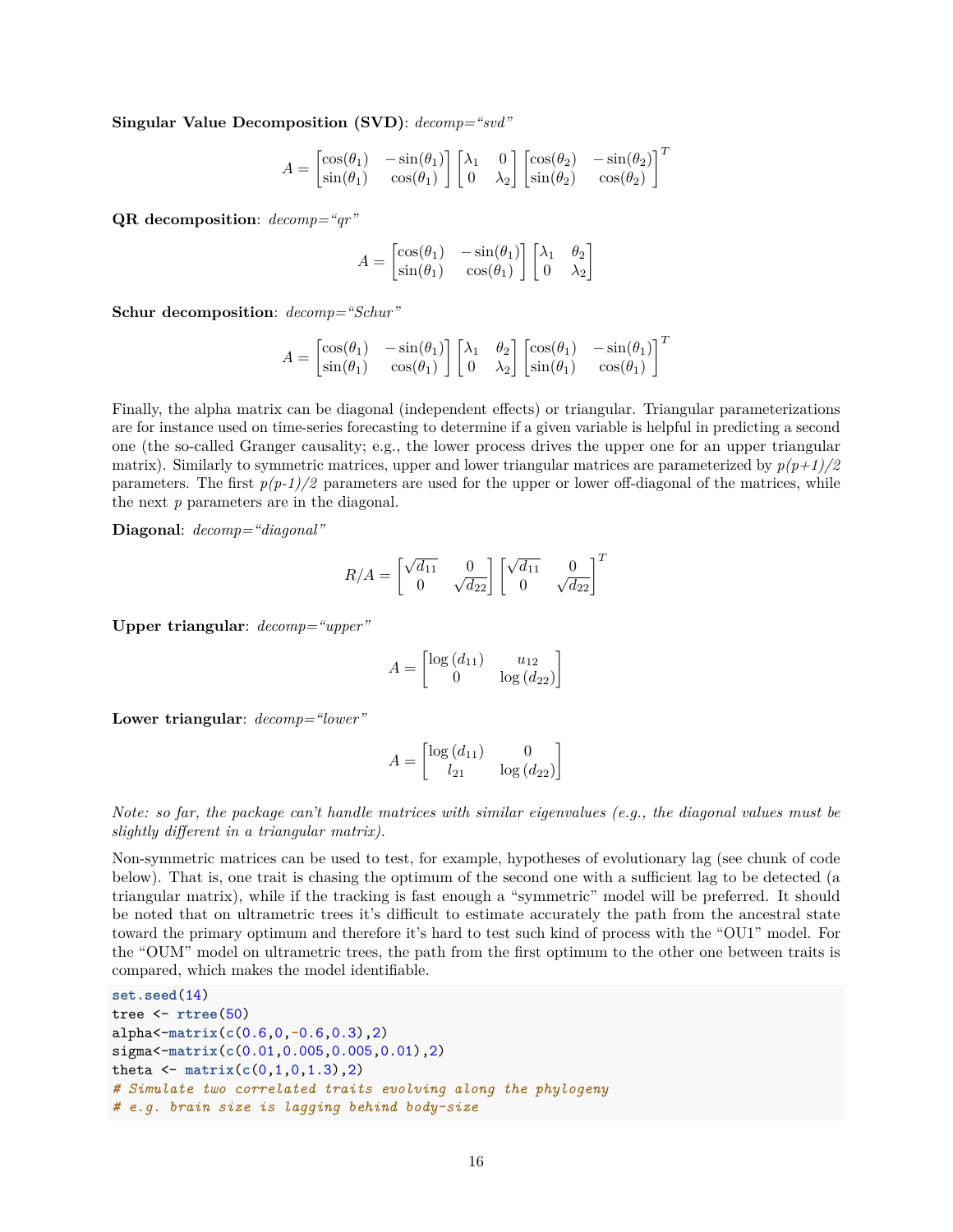```
# as in Deaner & Nunn 1999 - PRSB
data<-mvSIM(tree,nsim=1, model="0U1",
            param=list(sigma=sigma, alpha=alpha, theta=theta, root=TRUE,
                       names traits=c("brain-size","body-size")))
# No detectable lag:
fit_1 <- mvOU(tree, data, model="OU1", param=list(root=TRUE))
# Brain size lag behind body size (the simulated model!)
fit_2 <- mvOU(tree, data, model="OU1", param=list(decomp="upper", root=TRUE))
# Body size lag behind brain-size
fit_3 <- mvOU(tree, data, model="OU1", param=list(decomp="lower", root=TRUE))
results <- list(fit_1, fit_2, fit_3)
aicw(results)
> -- Akaike weights --
```
> Rank AIC diff wi AICw > OU1 2 1 -216 0.00 1.0000 0.9452 > OU1 3 2 -209 6.50 0.0388 0.0367 > OU1 1 3 -208 7.91 0.0191 0.0181

User-defined constraints on the matrix parameterizations are allowed (but user should check convergence and try with different methods; see the "constraints" section above):

```
# try user defined constraints
set.seed(100)
ts < -50timeseries <- 0:ts
sigma <- matrix(c(0.01,0.005,0.003,0.005,0.01,0.003,0.003,0.003,0.01),3)
# upper triangular matrix with effect of trait 2 on trait 1.
alpha <- matrix(c(0.4,0,0,-0.5,0.3,0,0,0,0.2),3,3)
theta <- matrix(c(0,0,0,1,0.5,0.5),byrow=T, ncol=3); root=TRUE
data <- mvSIM(timeseries , model="OUTS", param=list(alpha=alpha,
              sigma=sigma, theta=theta, root=root,
              names_traits=c("sp 1", "sp 2", "sp 3")))
# plot
matplot(data, type="o", pch=1, xlab="Time (relative)")
legend("bottomright", inset=.05, legend=colnames(data), pch=19, col=c(1,2,3), horiz=TRUE)
```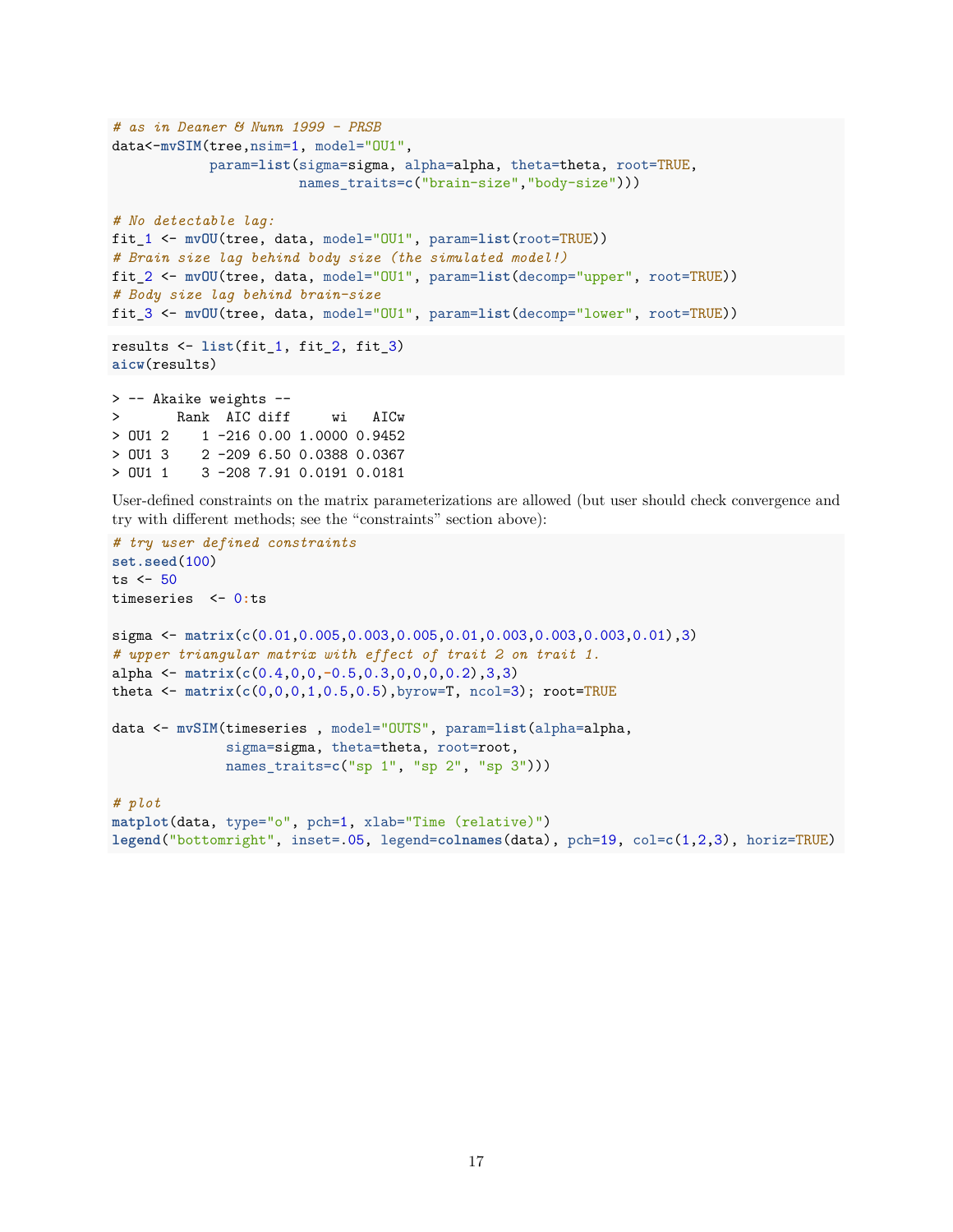

Time (relative)

Then provide a matrix of integer indices specifying the target structure:

```
# define an user constrained drift matrix
indice <- matrix(NA,3,3)
diag(indice) <- c(1,2,3)
indice[1,2] <- 4
# fit the models
fit_1 <- mvOUTS(timeseries , data, param=list(vcv="fixedRoot", decomp=indice))
fit_2 <- mvOUTS(timeseries , data, param=list(vcv="fixedRoot", decomp="diagonal"))
```
**LRT**(fit\_1, fit\_2)

#### <span id="page-17-0"></span>**10.2 the "vcv" argument**

For the Ornstein-Uhlenbeck process (OU), the variance-covariance matrix (vcv) is conditioned depending on how the root is treated. The  $vcv=\text{TrandomRoot}$  option assumes that the root is a random variable with the distribution of the stationary process; the *vcv="fixedRoot"* option assumes that the root state is a fixed parameter. While the computation of the "randomRoot" variance-covariance is faster, we cannot use it with the *method="sparse"* option to compute the log-likelihood. However when the process is stationary (i.e., when the alpha value/eigenvalues are large enough) both approaches should converge to the same results:

```
set.seed(1)
# simulate a tree scaled to unit length
tree <- pbtree(n=100, scale=1)
theta <- c(0,2) # the ancestral state and the optimum
sigma <-1alpha <- 0.1 # large half-life
trait <- mvSIM(tree, nsim=1, model="OU1",
              param=list(theta=theta, sigma=sigma, alpha=alpha, root=TRUE))
```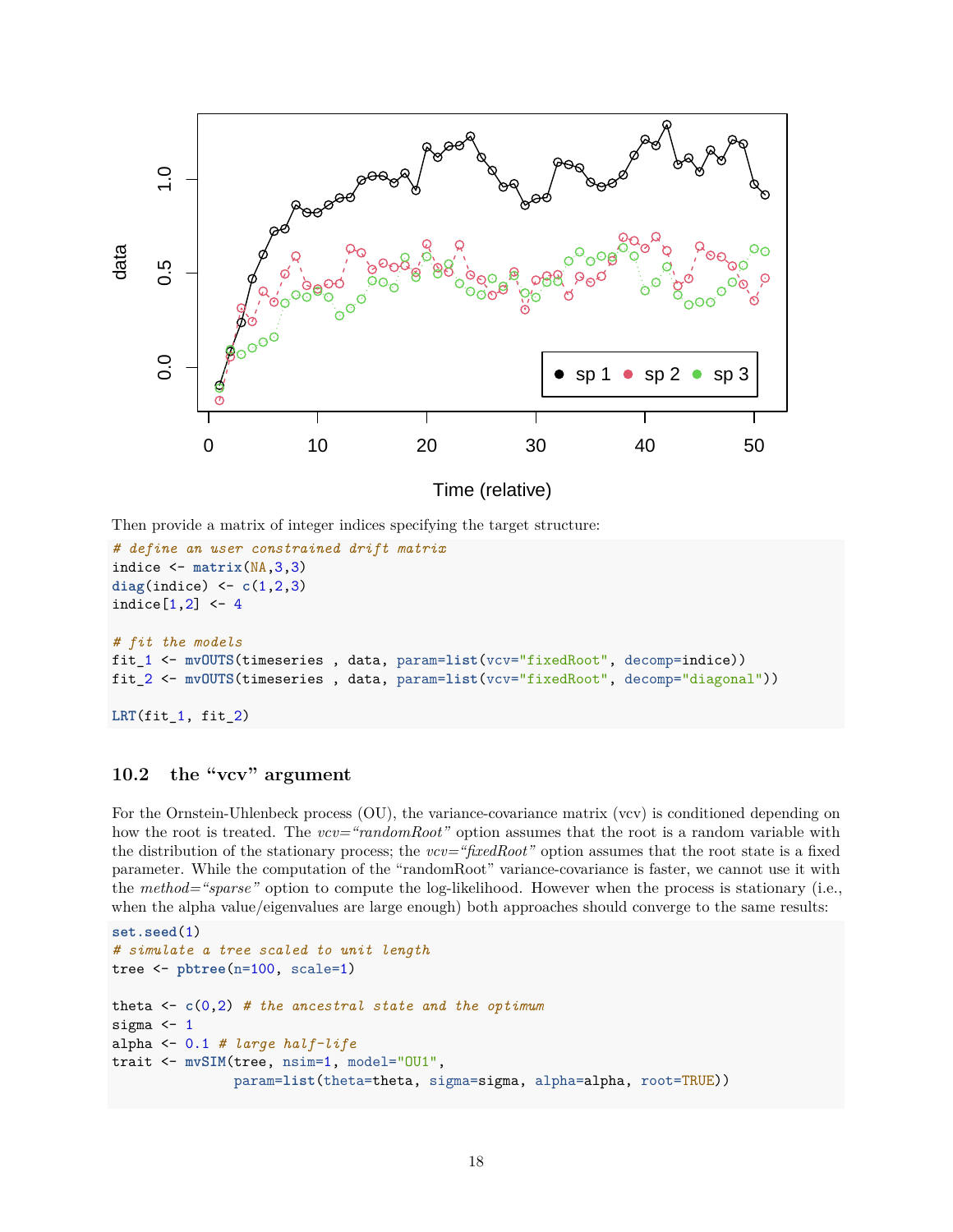```
# fit the models
fit_1 <- mvOU(tree, trait, model="OU1", param=list(vcv="randomRoot"))
fit_2 <- mvOU(tree, trait, model="OU1", param=list(vcv="fixedRoot"))
# Simulate with a stronger effect
alpha <- 6 # small half-life ~10% of the tree height
trait <- mvSIM(tree, nsim=1, model="OU1",
              param=list(theta=theta, sigma=sigma, alpha=alpha, root=TRUE))
# fit the models
fit_3 <- mvOU(tree, trait, model="OU1", param=list(vcv="randomRoot"))
fit_4 <- mvOU(tree, trait, model="OU1", param=list(vcv="fixedRoot"))
# compare the log-likelihood
abs(logLik(fit_1))-abs(logLik(fit_2)) # large half-life
> [1] 0.4415878
```
**abs**(**logLik**(fit\_3))**-abs**(**logLik**(fit\_4)) *# small half-life*

 $> [1] -0.01066365$ 

Note: when the strength of selection is high the theta/alpha estimates may be aberrant when using the "fixedRoot" option, particularly on ultrametric trees.

### <span id="page-18-0"></span>**11 Functions**

#### <span id="page-18-1"></span>**11.1 The loglikelihood function**

The log-likelihood function evaluated during the model fit can be accessed on objects of class "mvmorph" with the *\$llik()* expression.

```
set.seed(1)
tree <- pbtree(n=50)
# Simulate the traits
sigma<-matrix(c(0.1,0.05,0.05,0.1),2)
theta<-c(0,0)
data<-mvSIM(tree, param=list(sigma=sigma, theta=theta), model="BM1", nsim=1)
# Fit the model
fit <- mvBM(tree, data, model="BM1")
# the loglik function (the order of parameter is printed:)
fit$llik
# Use the maximum likelihood parameters from the optimizer
par <- fit$param$opt$par
fit$llik(par)
> [1] -17.47726
all.equal(fit$llik(par),logLik(fit)) # similar results
```
> [1] TRUE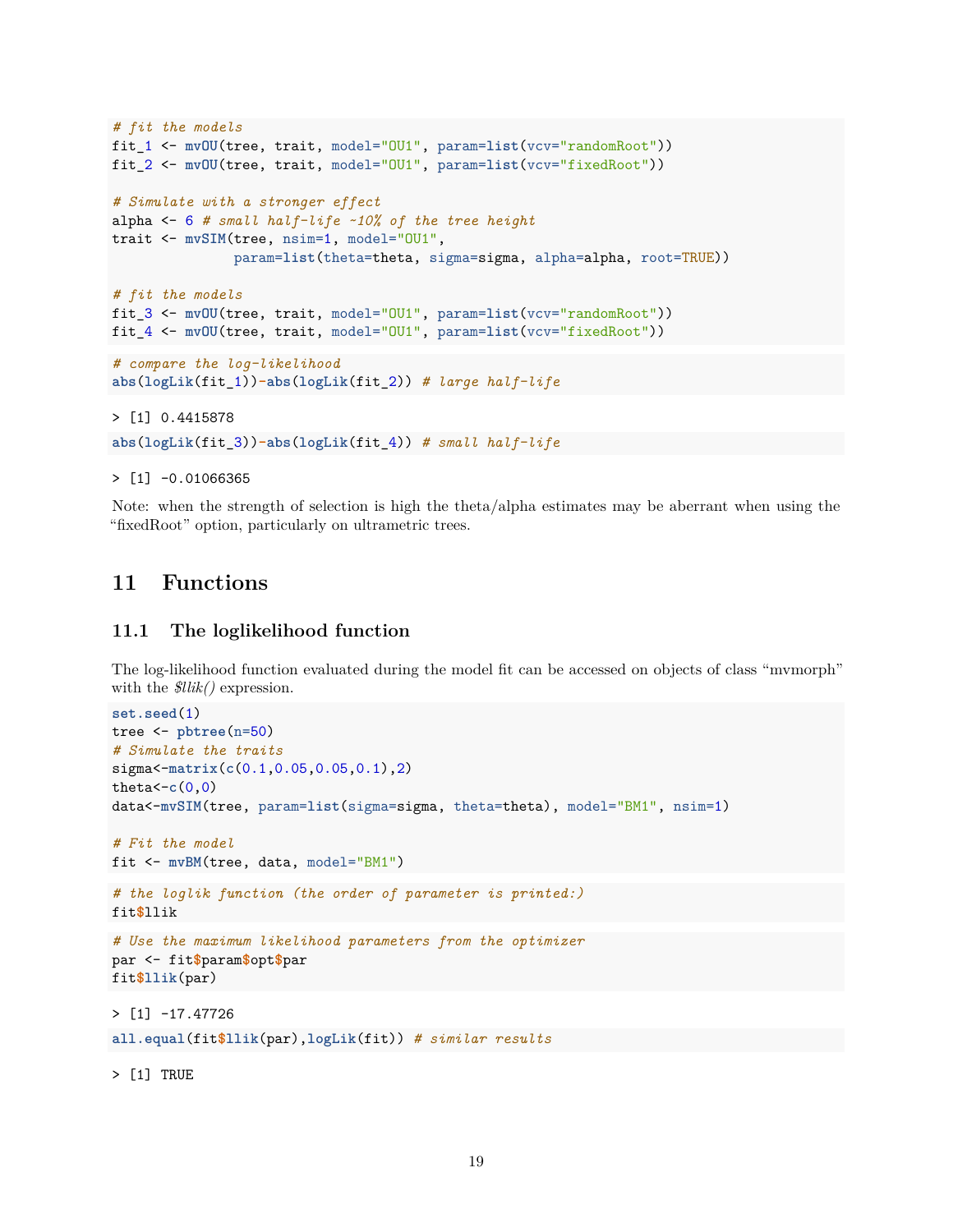```
# Return also the analytic MLE for theta
fit$llik(par, theta=TRUE)
> $logl
> [1] -17.47726
>
> $theta
> [1] -0.06805689 -0.50171028
```
On all **mvMORPH** models, the ancestral states (optimum or theta) are the maximum likelihood estimate (mle) analytic solutions (conditioned on the other parameters). Nevertheless, the user can specify manually the values for the root state (e.g., for mcmc evaluation):

```
# Use the maximum likelihood parameters from the optimizer
fit$llik(c(par,fit$theta), root.mle=FALSE)
```
 $>$  [1]  $-17.47726$ 

#### <span id="page-19-0"></span>**11.2 The matrix parameterization functions**

The model object also returns functions in the "param" *list*. The *sigmafun* and *alphafun* functions return the parameterization functions used to fit the models (see the "parameterization" section).

*# Reconstruct sigma with the untransformed values of the optimizer* sigma <- fit**\$**param**\$sigmafun**(par)

**all.equal**(**as.vector**(sigma), **as.vector**(fit**\$**sigma))

> [1] TRUE

Note that all these functions are available without maximum likelihood evaluation by using the "fixed" optimization option.

```
# Return the log-likelihood function only
fit <- mvBM(tree, data, model="BM1", optimization="fixed")
```
> No optimization performed, only the Log-likelihood function is returned with default parameters.

### <span id="page-19-1"></span>**12 Fossil data**

All the functions in **mvMORPH** can handle datasets with fossil species, either from time-series or phylogenetic trees. Fossil data added to extant ones in non-ultrametric trees frequently greatly improve the reliability and accuracy of parameter estimates and are mandatory for detecting changes in evolutionary modes such as with the *mvSHIFT* model or with  $mvBM$  and  $mvRWTS$  with "trend". See also "treatment of the root state" above.

#### <span id="page-19-2"></span>**12.1 Overview of the functions**

Methods specifically dedicated to work with fossil data:

- *mvSHIFT* models
- $mvBM$  param=list(trend=TRUE)
- $mvOU$  param=list(root=TRUE)
- *mvOUTS* multivariate OU for time-series (coevolution, causal links...)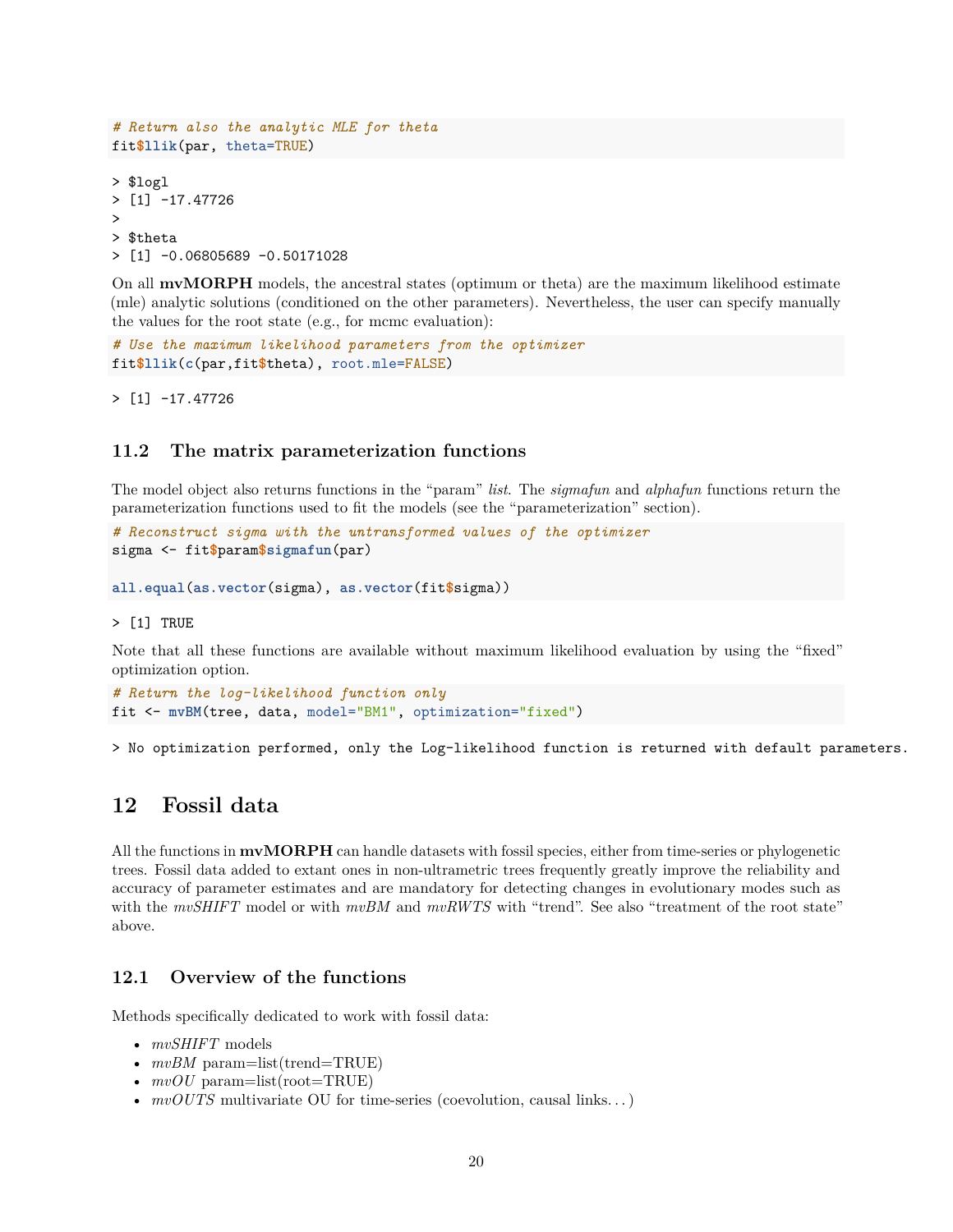- *mvRWTS* multivariate random walk (=BM process) for time series
- $mvRWTS$  param=list(trend=TRUE) directional random walk

#### <span id="page-20-0"></span>**12.2 Imputing missing values**

Fossil remains are often altered by post-mortem taphonomic processes such as weathering or distortion. The *estim* function can be used to estimate missing phenotypic values for incomplete fossil specimens according to an evolutionary model.

```
# Simulated dataset
set.seed(14)
# Generating a random tree
tree<-rtree(50)
# Simulate two correlated traits evolving along the phylogeny
sigma<-matrix(c(0.1,0.05,0.05,0.1),2); theta<-c(0,2)
traits<-mvSIM(tree, model="BM1", param=list(sigma=sigma, theta=theta))
# Introduce some missing cases (NA values)
data<-traits
data[8,2]<-NA
data[25,1]<-NA
# Fit of model 1
fit_1<-mvBM(tree,data,model="BM1")
# Estimate the missing cases
imp<-estim(tree, data, fit_1, asr=FALSE)
# Check the imputed data
imp$estim[1:10,]
> [1,1] [1,2]> t5 -0.6786515 1.694069
> t6 -0.5199128 2.681879
> t26 -0.6250005 2.630684
> t8 -0.7604932 2.741597
> t36 -1.6387992 2.278030
> t32 -1.2949566 2.631705
> t23 -0.5439427 2.466073
> t28 -0.7203421 2.295284
> t50 -0.7281317 2.163822
```
> t22 -0.2363978 1.214542

#### <span id="page-20-1"></span>**12.3 Ancestral state reconstructions**

Note that if the *asr* argument is TRUE, the ancestral states at each node are returned instead of the imputed values. If there is missing cases in the dataset, they are first imputed before estimating the ancestral values.

```
plot(tree, cex=0.6)
nodelabels(, cex=0.6)
```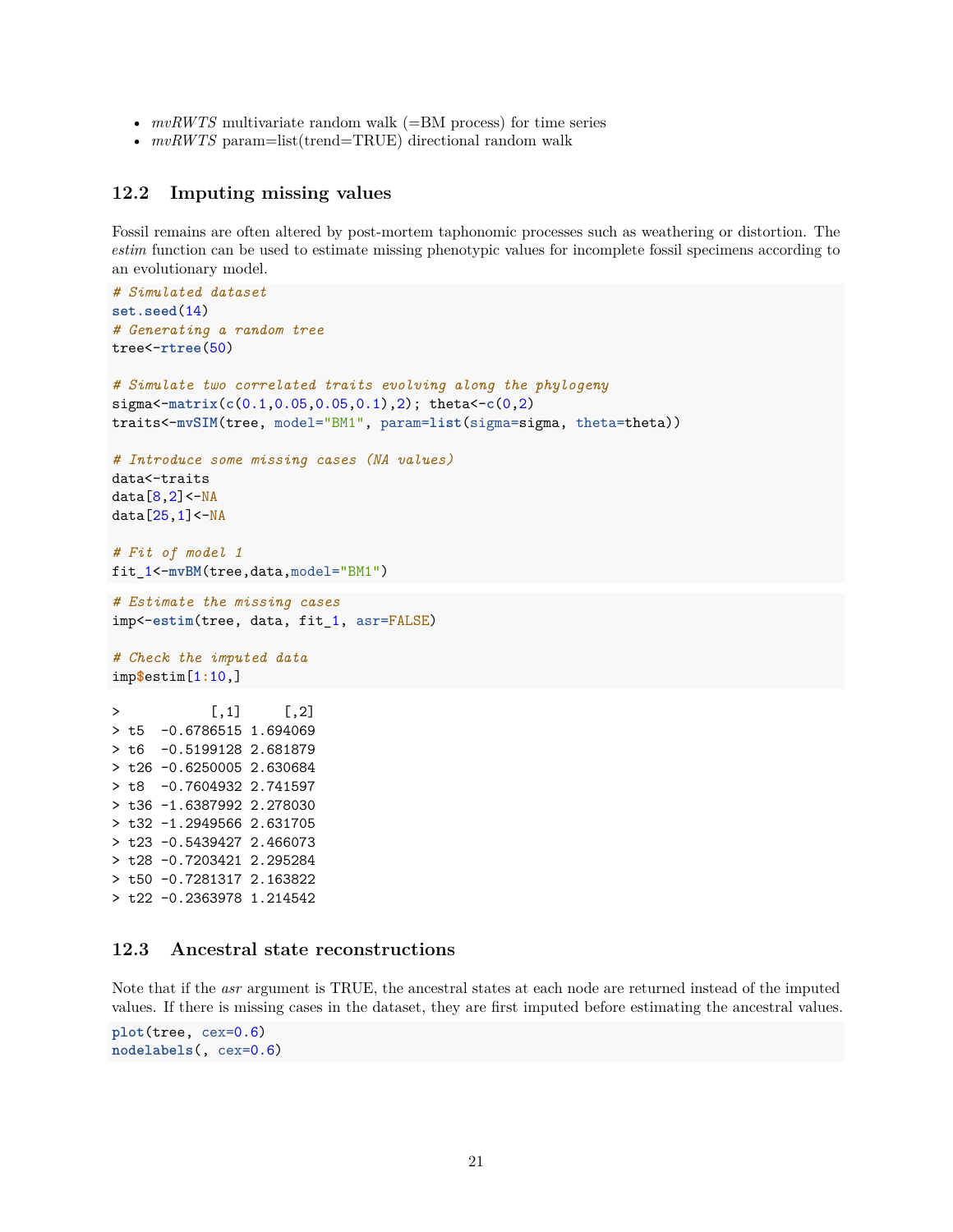

*# Estimate the ancestral states* asr<-**estim**(tree, data, fit\_1, asr=TRUE)

> Warning in estim(tree, data, fit\_1, asr = TRUE): Missing cases were first > imputed before estimating the ancestral values!!

asr**\$**estim[1**:**10,]

 $> [1,1] [1,2]$ > 51 -0.4808148 1.848187 > 52 -0.6113839 1.876056 > 53 -0.6643540 2.275969 > 54 -0.6424807 2.590755 > 55 -0.5897833 2.635715 > 56 -0.7593304 2.339656 > 57 -0.8071625 2.408130 > 58 -1.1718089 2.475170 > 59 -0.7366468 2.286504 > 60 -0.3058156 1.810833

### <span id="page-21-0"></span>**13 Tweak mvMORPH**

We can use the returned log-likelihood of the mvMORPH functions, or the *mvLL* function to fit user-defined models. Here we show two simple examples of how the architecture of the package can be used.

### <span id="page-21-1"></span>**13.1 Make your own model!**

```
set.seed(123)
# Here I show a simple example of model fitting using mvMORPH
tree <- pbtree(n=100)
# 1) Create a model, e.g. the Kappa model of Pagel 1999
phylo_kappa <- function(tree, kappa){
  tree$edge.length <- tree$edge.length ^ kappa
  return(tree)
}
```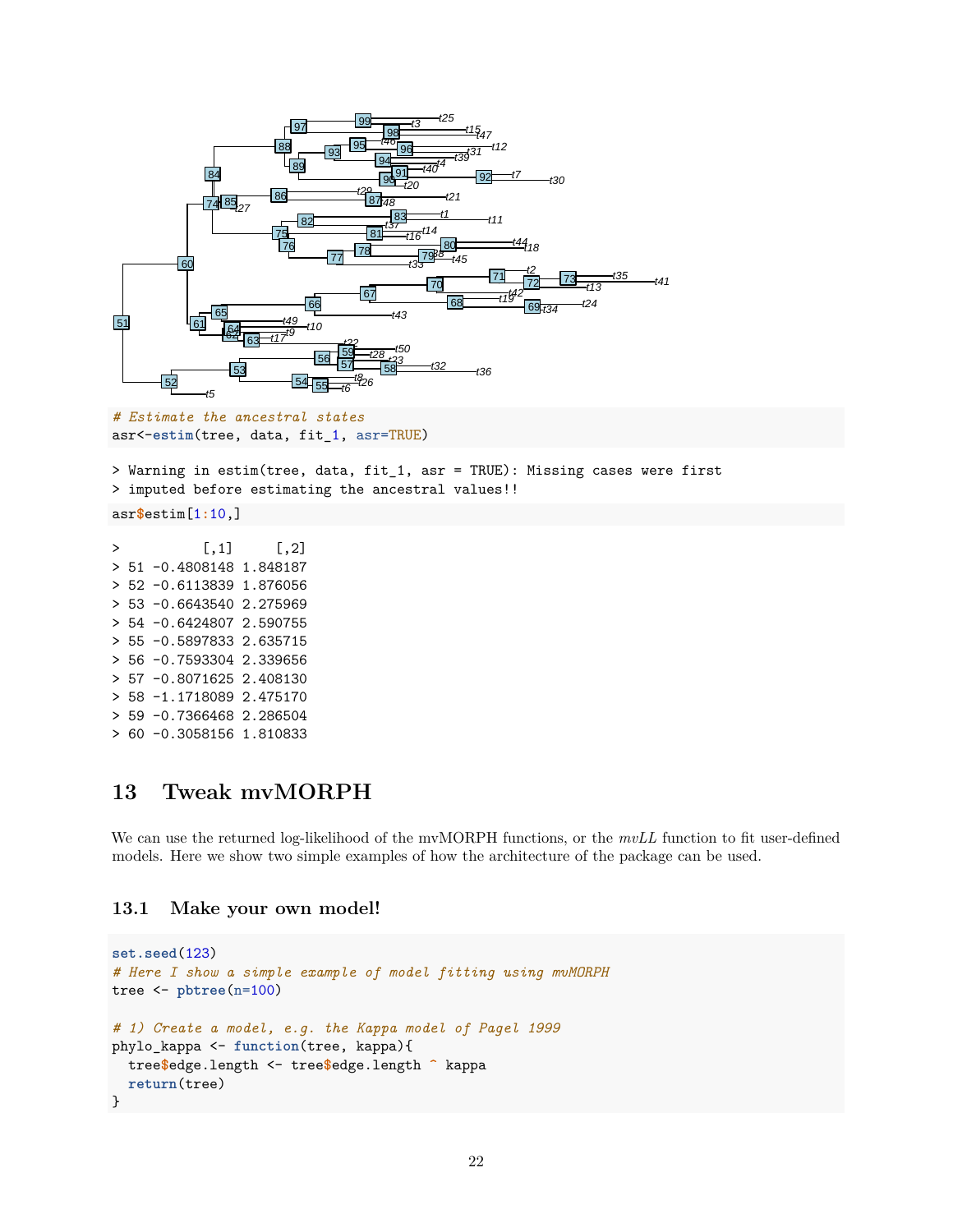*# just to compare the trees* **par**(mfrow=**c**(1,2)) **plot**(tree, show.tip.label=FALSE, main="untransformed tree") **plot**(**phylo\_kappa**(tree, 0.5), show.tip.label=FALSE, main="Kappa model")

### **untransformed tree Kappa model**





*# 2) Create the log-likelihood function*

```
log_lik <- function(par, tree, data){
 tree_transf <- phylo_kappa(tree, par)
 result <- mvLL(tree_transf, data, method="pic")
 return(list(logl=result$logl, theta=result$theta, sigma=result$sigma))
}
# 3) optimize it!
# create fake data
trait <- rTraitCont(phylo_kappa(tree, 0.7))
# guess for the optimization
guess_value <- 0.5
# optimize the model!
fit <- optim(guess_value, function(par){log_lik(par, tree, trait)$logl},
             method="L-BFGS-B", lower=0, upper=1, control=list(fnscale=-1))
result <- data.frame(logLik=fit$value, kappa=fit$par, sigma2=log_lik(fit$par, tree,
                              trait)$sigma, theta=log_lik(fit$par, tree, trait)$theta )
rownames(result) <- "Model fit"
# print the result
print(result)
```
> logLik kappa sigma2 theta > Model fit 91.51378 0.493005 0.006776875 -0.06029173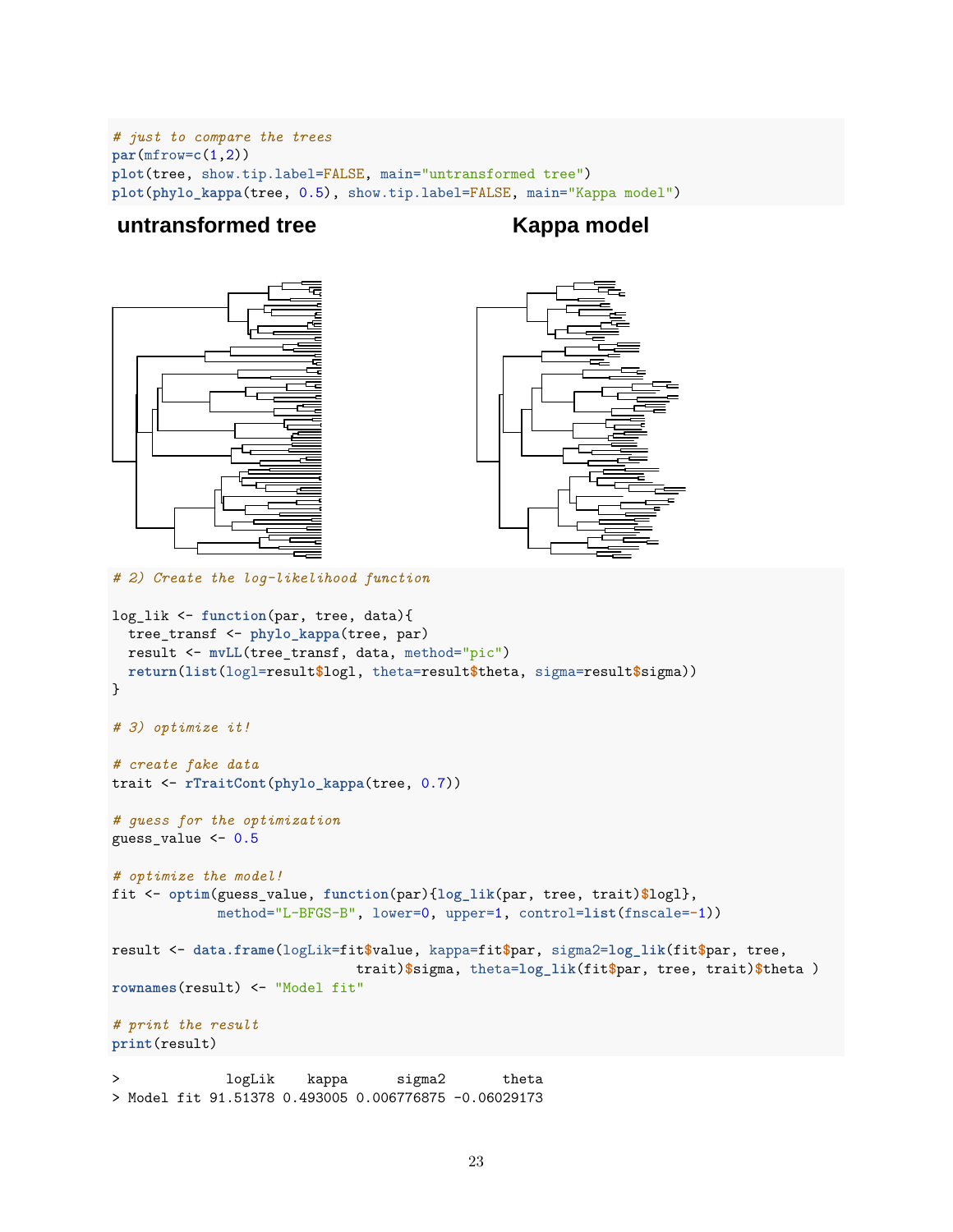```
# Do the same for a multivariate model:
# simulate traits independently
trait <-cbind( rTraitCont(phylo_kappa(tree, 0.7)), rTraitCont(phylo_kappa(tree, 0.7)))
log_lik <- function(par, tree, data){
  # transform the tree for each traits
  tree_transf <- list(phylo_kappa(tree, par[1]), phylo_kappa(tree, par[2]))
 result <- mvLL(tree_transf, data, method="pic")
  return(list(logl=result$logl, theta=result$theta, sigma=result$sigma))
}
# fit
guess_value <- c(0.5,0.5)
fit <- optim(guess_value, function(par){log_lik(par, tree, trait)$logl},
             method="L-BFGS-B", lower=0, upper=1, control=list(fnscale=-1))
result <- list(logLik=fit$value, kappa=fit$par, sigma2=log_lik(fit$par, tree,
                              trait)$sigma, theta=log_lik(fit$par, tree, trait)$theta)
# as expected the covariances are low
print(result)
> $logLik
> [1] 161.602
>
> $kappa
> [1] 0.8067459 0.6786095
>
> $sigma2
> [ ,1] [ ,2]> [1,] 0.0106994205 0.0003400595
> [2,] 0.0003400595 0.0115382264
\rightarrow> $theta
> [1] 0.177825022 -0.003083168
```
#### <span id="page-23-0"></span>**13.2 Reuse of the returned log-likelihood functions**

We can also use the likelihood returned by the mvMORPH functions to fit custom models using joint optimizations. Here is an example with time-series data to fit a shift in rates and covariances.

```
set.seed(123)
# Simulate the time serie
timeseries <- 0:99
# Simulate the traits
sigma_1 <- matrix(c(0.015,0.005,0.005,0.01),2)
sigma_2 <- matrix(c(0.03,0.01,0.01,0.02),2)
theta \leftarrow c(0.5,1)error <- matrix(0,ncol=2,nrow=100);error[1,]=0.001
data_1<-mvSIM(timeseries , error=error,
              param=list(sigma=sigma_1, theta=theta), model="RWTS", nsim=1)
data_2<-mvSIM(timeseries +100, error=error,
              param=list(sigma=sigma_2, theta=data_1[100,]), model="RWTS", nsim=1)
```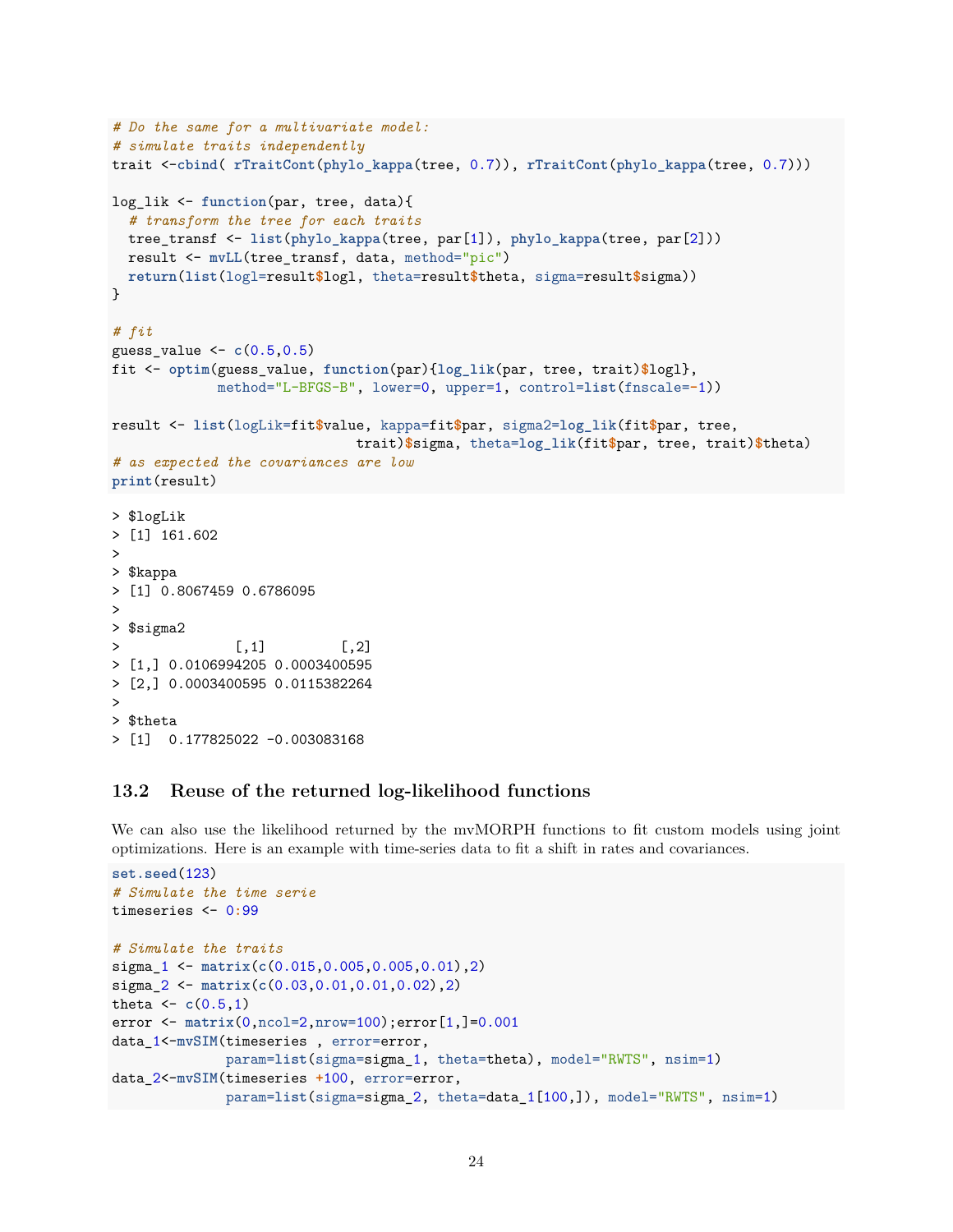```
data <- rbind(data_1,data_2)
```

```
# plot the time serie
matplot(data, type="o", pch=1, xlab="Time (relative)", cex=0.8)
```
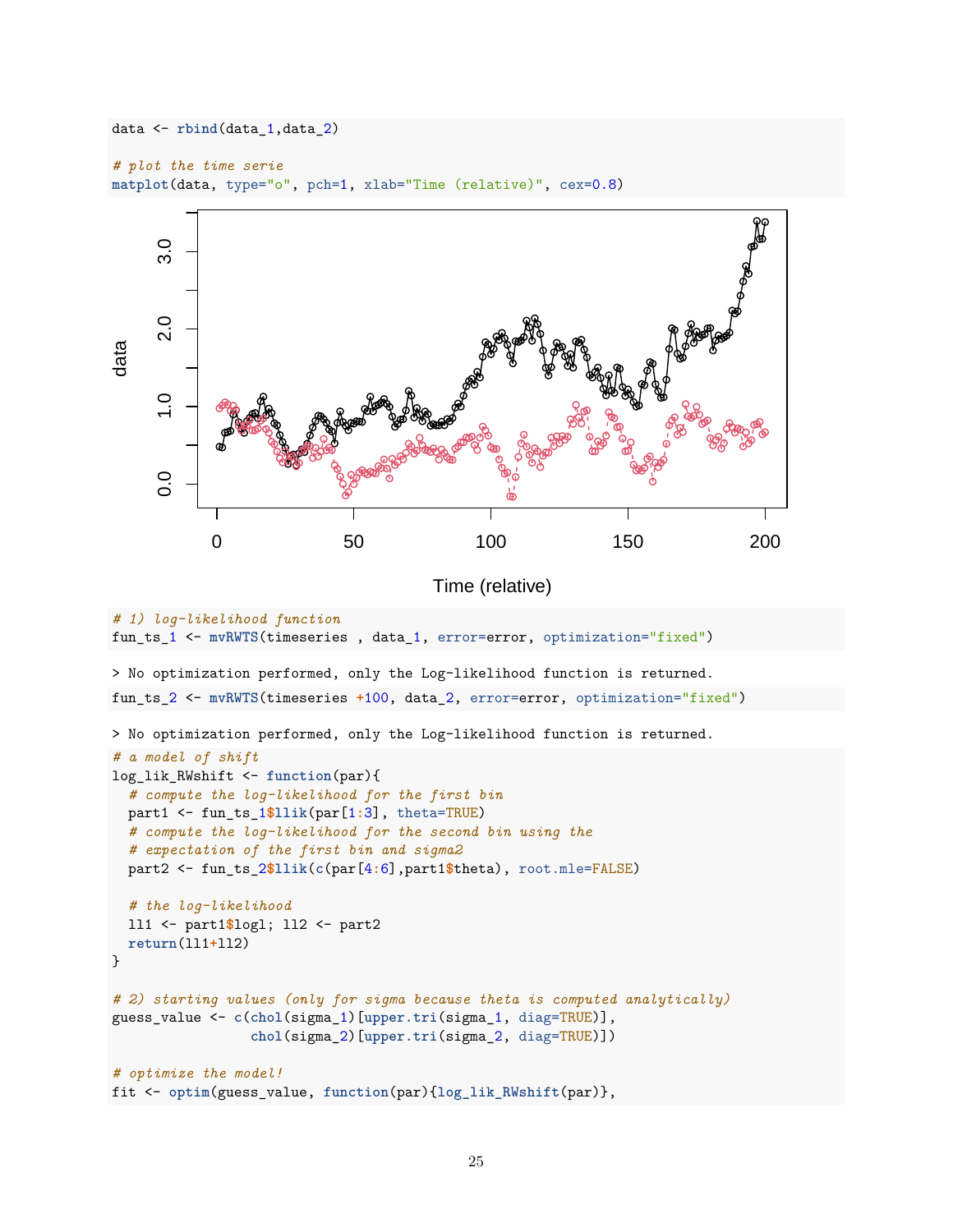```
method="Nelder-Mead", control=list(fnscale=-1))
# plot the results
results <- list(sigma_1=fun_ts_1$param$sigmafun(fit$par[1:3]),
               sigma_2=fun_ts_2$param$sigmafun(fit$par[4:6]),
               theta=fun_ts_1$llik(fit$par[1:3], theta=TRUE)$theta,
               llik=fit$value)
print(results)
> $sigma_1
> [,1] [,2]
> [1,] 0.012569443 0.003547747
> [2,] 0.003547747 0.008824665
>
> $sigma_2
> [,1] [,2]
> [1,] 0.025662850 0.007850675
> [2,] 0.007850675 0.020154634
>
> $theta
> [1] 0.4803513 0.9819471
>
> $llik
> [1] 277.1485
```
#### <span id="page-25-0"></span>**14 Bayesian mcmc**

**mvMORPH** models can be estimated using Bayesian mcmc. For instance we can use weakly informative priors using the various parameterizations in **mvMORPH**, or directly put priors on the final parameters (e.g., the inverse Wishart for the rate matrix sigma). Here is an example using the separation strategy based on the spherical parameterization (angles in the interval  $[0, \pi]$  to ensure the uniqueness of the spherical parameterization; and standard deviations expressed as uniform priors on [1e-5, 0.4] (but half-t or inverse Gamma should be preferred); see for instance Lu & Ades 2009; and the matrix parameterization section above).

```
set.seed(1)
tree <- pbtree(n=50)
# Simulate the traits
sigma<-matrix(c(0.1,0.05,0.05,0.1),2)
theta< -c(0,0)data<-mvSIM(tree, param=list(sigma=sigma, theta=theta), model="BM1", nsim=1)
# Retrieve the log-likelihood of the model (we can use optimization="fixed")
bm_model <- mvBM(tree, data, model="BM1", method="pic")
# define weakly informative prior for the correlations and standard deviations separately
prior <- function(x){
  a <- dunif(x[1],min=0, max=pi, TRUE) # prior for the angles
  b <- dunif(x[2],min=1e-5, max=0.4, TRUE) # prior for the standard deviations of trait 1
  c <- dunif(x[3],min=1e-5, max=0.4, TRUE) # prior for the standard deviations of trait 2
  return(a+b+c)
}
```